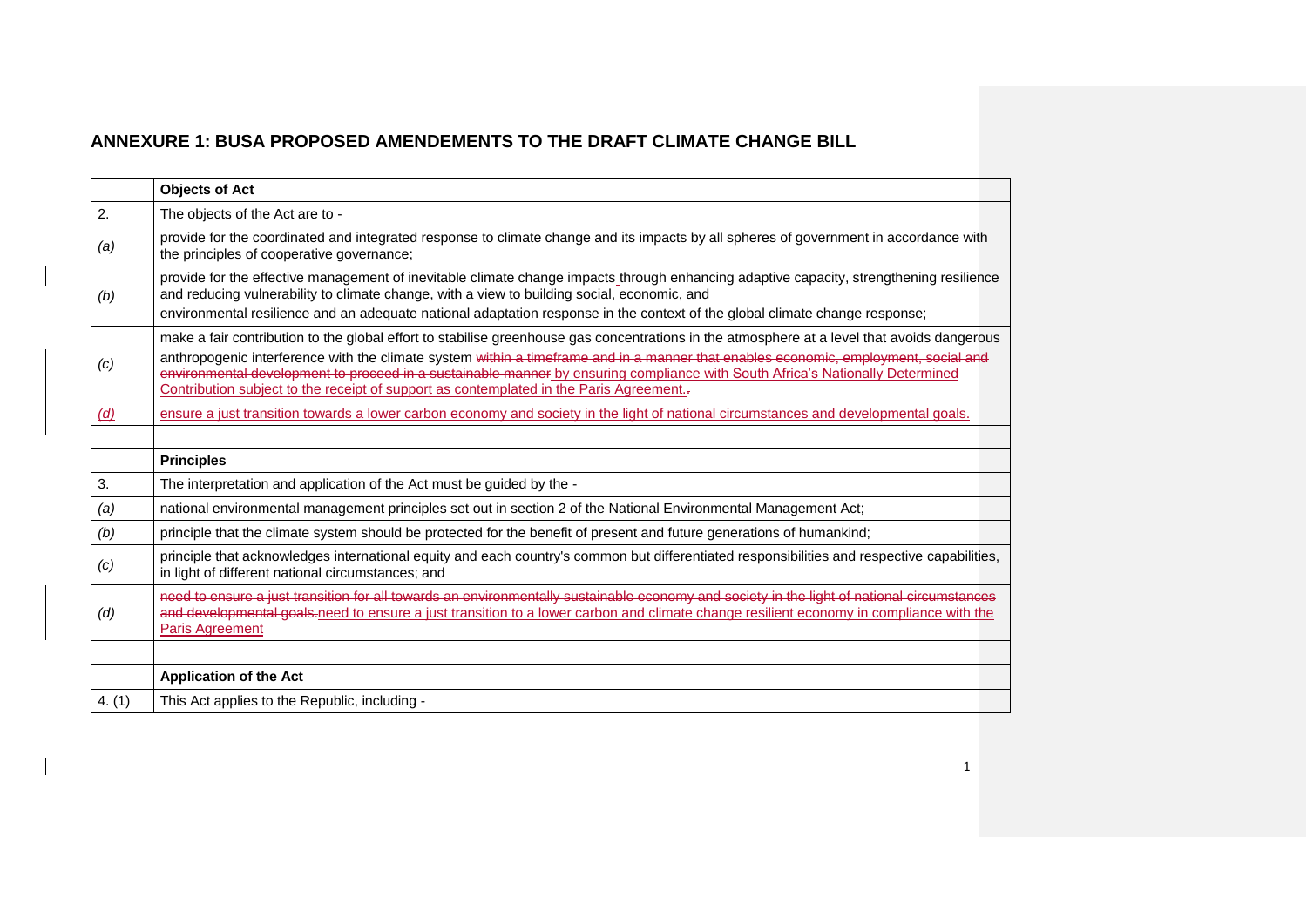| (a)                     | Its internal waters, territorial waters, exclusive economic zone and continental shelf of the Republic as referred to in sections 3, 4, 7 and 8<br>of the Maritime Zones Act, 1994 (Act No.15 of 1994), respectively; and                          |
|-------------------------|----------------------------------------------------------------------------------------------------------------------------------------------------------------------------------------------------------------------------------------------------|
| (b)                     | the Prince Edward Islands referred to in the Prince Edward Islands Act, 1948 (Act No. 43 of 1948)                                                                                                                                                  |
| (2)                     | This Act binds all organs of state.                                                                                                                                                                                                                |
|                         |                                                                                                                                                                                                                                                    |
|                         | <b>Conflict with other legislation</b>                                                                                                                                                                                                             |
| <del>5.</del>           | In the event of any conflict between a section of the Act and other legislation specifically relating to climate change, the section of this Act<br>prevails.                                                                                      |
|                         | <b>Chapter 2</b>                                                                                                                                                                                                                                   |
|                         | <b>Policy Alignment and Institutional Arrangements</b>                                                                                                                                                                                             |
|                         | <b>National Framework (Delete whole section 6 - Refer to General Comments)</b>                                                                                                                                                                     |
| 6. (1)                  | The Minister must, within two years of the date on which this section takes effect, by notice in the Gazette, establish a national<br>environmentally sustainable development framework for achieving the objects of this Act, which must include- |
| $\leftrightarrow$       | appropriate mechanisms, systems and procedures to achieve such objects;                                                                                                                                                                            |
| $\leftrightarrow$       | mechanisms, systems and procedures to give effect to the Republic's obligations in terms of international climate change related<br>agreements: and                                                                                                |
| $\left( \theta \right)$ | any other matter which the Minister considers necessary for achieving the<br>objects of this Act.                                                                                                                                                  |
| $\left(2\right)$        | The national environmentally sustainable development framework may assign and delineate responsibilities for the implementation of this<br>Act amongst-                                                                                            |
| $\leftrightarrow$       | the different spheres of government; and                                                                                                                                                                                                           |
| $\leftrightarrow$       | different organs of state.                                                                                                                                                                                                                         |
| (3)                     | An organ of state must give effect to the national environmentally sustainable development framework when exercising a power or<br>performing a duty in terms of this Act, or any other legislation regulating climate change responses.           |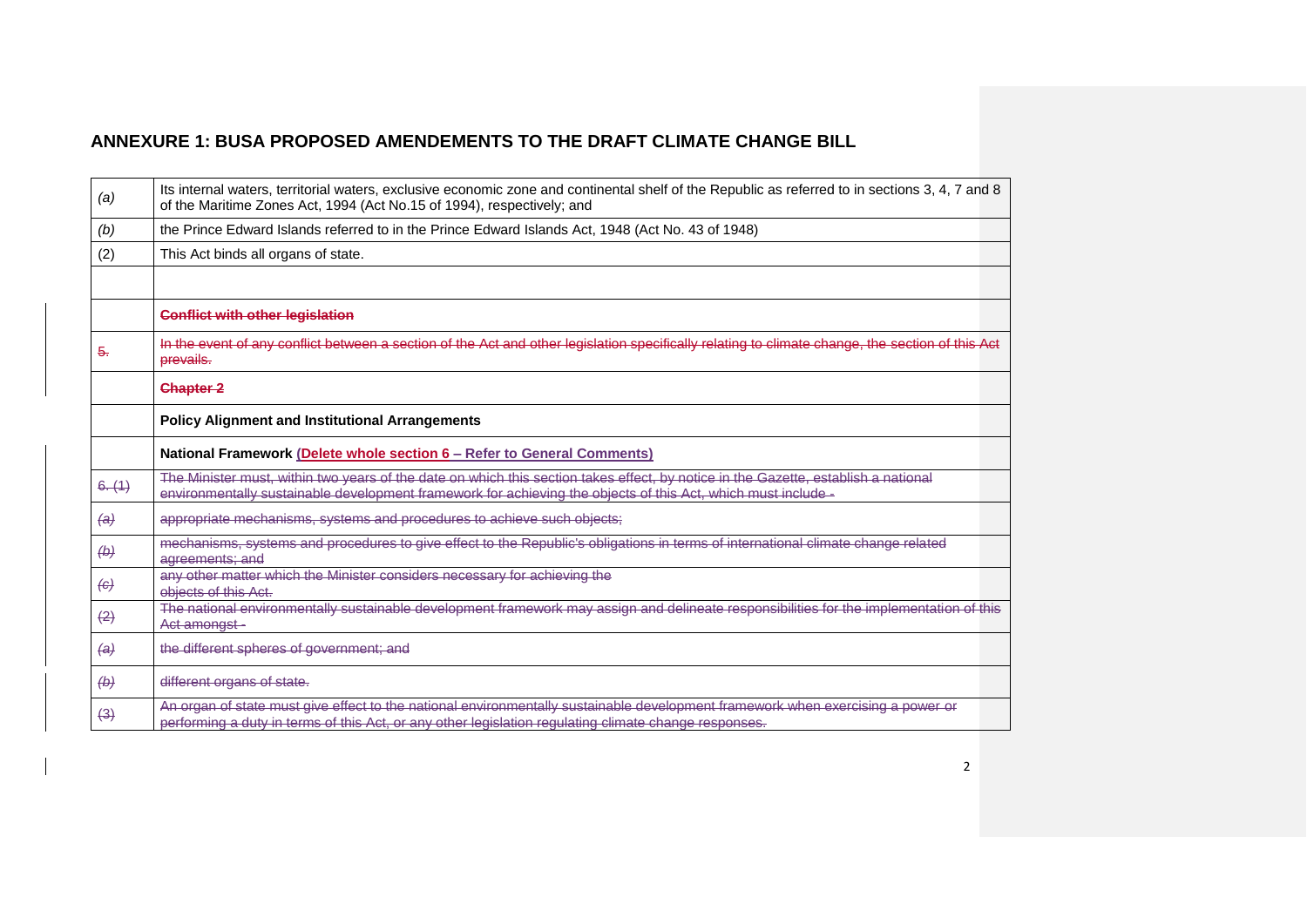| (4)               | The national environmentally sustainable development framework -                                                                                                                                                                                                                                                                                                                 |
|-------------------|----------------------------------------------------------------------------------------------------------------------------------------------------------------------------------------------------------------------------------------------------------------------------------------------------------------------------------------------------------------------------------|
| $\left( a\right)$ | may provide for the phasing in of its provisions;                                                                                                                                                                                                                                                                                                                                |
| $\leftrightarrow$ | may be amended; and                                                                                                                                                                                                                                                                                                                                                              |
| $\leftrightarrow$ | must be reviewed by the Minister at intervals of not more than five years.                                                                                                                                                                                                                                                                                                       |
| $\left(5\right)$  | Before publishing the national environmentally sustainable development framework, or any amendment thereto-                                                                                                                                                                                                                                                                      |
| $\leftrightarrow$ | the Minister must follow a consultative process in accordance with sections 16 and 17; and                                                                                                                                                                                                                                                                                       |
| $\leftrightarrow$ | the consultative process referred to in paragraph (a) need not be complied<br>with should the national environmentally sustainable development framework<br>be amended in a non-substantive way.                                                                                                                                                                                 |
|                   |                                                                                                                                                                                                                                                                                                                                                                                  |
|                   | Alignment of laws and policies (transferred to Functions of New Institutions see new section 8)                                                                                                                                                                                                                                                                                  |
| 7.                | Every organ of state must coordinate and harmonise the policies, plans, programmes and decisions of the national, provincial and local<br>spheres of government that exercise functions that effect or are affected by climate change or are entrusted with powers and duties<br>aimed at the achievement, promotion, and protection of a sustainable environment, in order to - |
| (a)               | ensure that the risks of climate change impacts and associated vulnerabilities are taken into consideration; and                                                                                                                                                                                                                                                                 |
| (b)               | give effect to the national adaptation and mitigation objectives set out in this Act, but only as appropriate<br>Act.                                                                                                                                                                                                                                                            |
|                   |                                                                                                                                                                                                                                                                                                                                                                                  |
|                   | Institutional arrangements and coordination (Replace with new section 8 (See Annexure 2))                                                                                                                                                                                                                                                                                        |
| 8. (1)            | The Ministerial Committee on Climate Change is hereby established comprising of the Minister responsible for planning, monitoring and<br>evaluation in the Presidency, the Minister, the Ministers responsible for the Functional Areas listed in Schedule, and all MECs responsible<br>for the environment.                                                                     |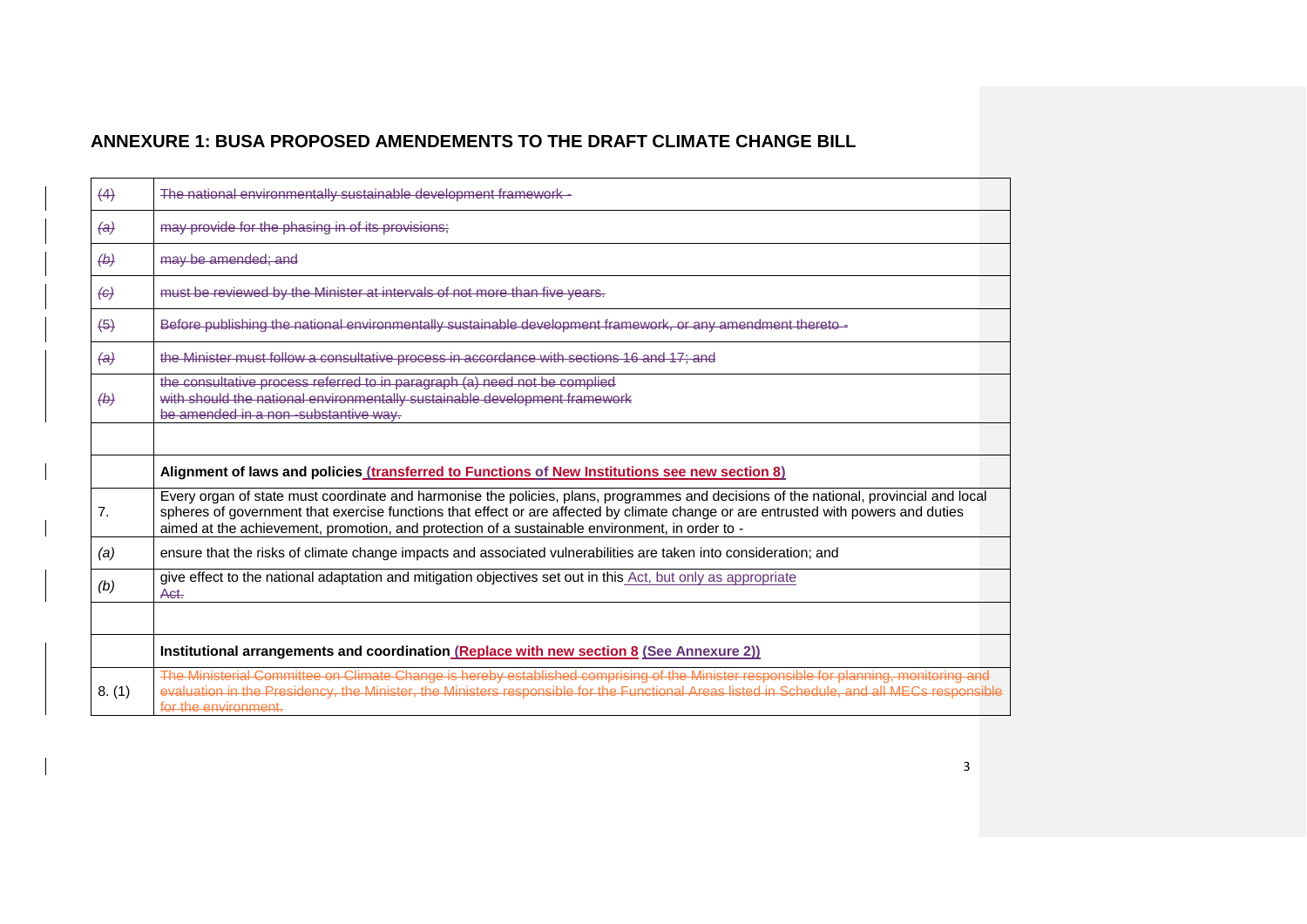| (2)     | Ministers from other relevant departments may be appointed by invitation where necessary.                                                                                                                                                                                                                                                                                                      |
|---------|------------------------------------------------------------------------------------------------------------------------------------------------------------------------------------------------------------------------------------------------------------------------------------------------------------------------------------------------------------------------------------------------|
| (3)     | The Minister is responsible for convening the Ministerial Committee on Climate Change.                                                                                                                                                                                                                                                                                                         |
| (4)     | The Minister and the Minister responsible for planning, monitoring and evaluation in the Presidency are co-chairpersons of the Ministerial<br>Committee on Climate Change.                                                                                                                                                                                                                     |
| (5)     | At least six members, excluding MEC's responsible for the environment, of the core members referred to in subsection (1) will constitute a<br>quorum of the Ministerial Committee on Climate Change and decisions will be by majority vote. In the event of equality of votes, the<br>Minister responsible for planning, monitoring and evaluation in the Presidency will have a casting vote. |
| (6)     | The Ministerial Committee on Climate Change must -                                                                                                                                                                                                                                                                                                                                             |
| (a)     | Coordinate efforts across all sector departments and spheres of government towards a transition to a climate resilient and lower carbon<br>economy and<br>society in accordance with the White Paper on the National Climate Change<br>Response and South Africa's Nationally Determined Contribution, and as may<br>be varied from time to time; and                                          |
| (b)     | determine areas requiring regulations in terms of this Act;                                                                                                                                                                                                                                                                                                                                    |
| (7)     | The Ministerial Committee on Climate Change may invite contributions from other relevant departments or stakeholders, to inform the<br>coordination of efforts towards a transition to a climate resilient and lower carbon economy and society.                                                                                                                                               |
| $(8)$ . | The Ministerial CommitteePresidential Climate Change Response Coordinating Commission on Climate Change may establish an<br>advisory committee in terms of section 3A of the National Environmental Management Act, to assist the Committee in the performance of<br>its functions.                                                                                                            |
| (9)     | A Provincial Committee on Climate Change is hereby established for each province in the Republic, which must be comprised of all<br>relevant departments in a province and all Mayors of municipalities located within a province.                                                                                                                                                             |
| (10)    | The Provincial Committee on Climate Change contemplated in subsection (9) must be convened within and part of the existing Provincial<br>intergovernmental forums established in terms of Chapter 2 of the Intergovernmental Relations Framework Act, 2005 (Act No. 13 of<br>$2005$ .                                                                                                          |
| (11)    | The relevant MEC responsible for the environment in a province is responsible for convening the Provincial Committee on Climate<br>Change and, is the chairperson of the relevant Provincial Committee on Climate Change.                                                                                                                                                                      |
| (12)    | The relevant Provincial Committee on Climate Change must develop its own rules concerning its meetings and decision-making<br>processes.                                                                                                                                                                                                                                                       |
| (13)    | The Provincial Committee on Climate Change must-                                                                                                                                                                                                                                                                                                                                               |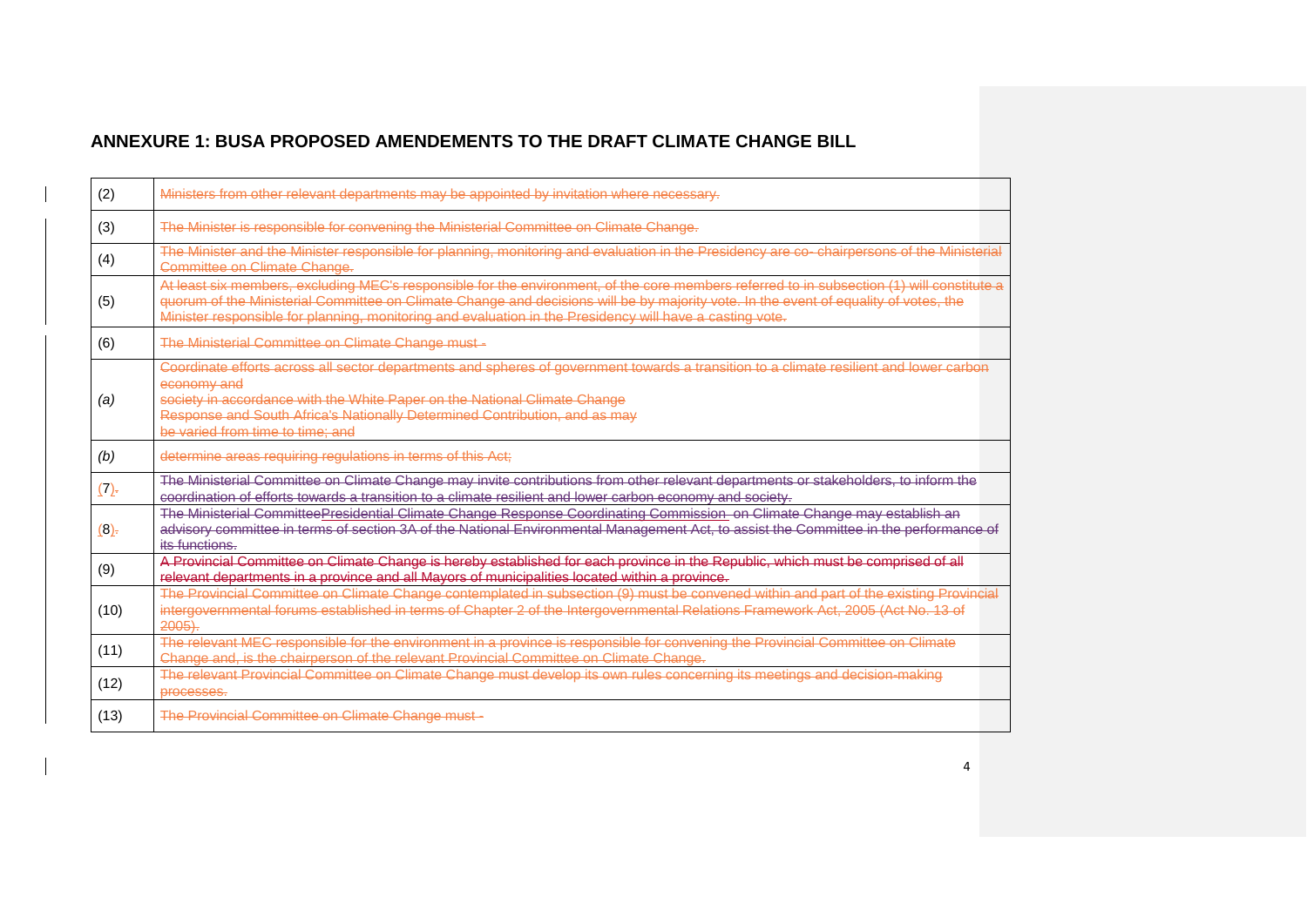| (a)    | coordinate climate change response actions in the relevant province towards a transition to a climate resilient and lower carbon economy<br>and society in accordance with the White Paper on National Climate Change Response and South Africa's Nationally Determined<br>Contribution, as may be varied from time to time;                                                            |
|--------|-----------------------------------------------------------------------------------------------------------------------------------------------------------------------------------------------------------------------------------------------------------------------------------------------------------------------------------------------------------------------------------------|
| (b)    | recommend any climate change matter to the Ministerial Committee on Climate Change; and                                                                                                                                                                                                                                                                                                 |
| (c)    | provide progress reports on climate change response actions in the relevant province to the Ministerial Committee on Climate Change.                                                                                                                                                                                                                                                    |
|        |                                                                                                                                                                                                                                                                                                                                                                                         |
|        | <b>Chapter 3</b>                                                                                                                                                                                                                                                                                                                                                                        |
|        | Climate Change Response: Provinces and Municipalities (Delete - refer to General Comments)                                                                                                                                                                                                                                                                                              |
|        | <b>Climate Change Response</b>                                                                                                                                                                                                                                                                                                                                                          |
| 9. (1) | An MEC responsible for the environment or a Mayor of a municipality, as the case may be, must -                                                                                                                                                                                                                                                                                         |
| (a)    | within one year of the coming into operation of this Act, undertake a climate change needs and response assessment for the province or<br>municipality, as the case may be, and such climate change needs and response assessment must be reviewed at least once every five<br>vears: and                                                                                               |
| (b)    | within two years of the coming into operation of this Act, develop and implement a climate change response implementation plan which<br>must be informed by the climate change needs and response assessment as contemplated in paragraph (a) and review and publish the<br>provincial or municipal climate change response implementation plans, as the case may be, every five years. |
| (2)    | A provincial or municipal climate change response implementation plan, contemplated in subsection (1)(b), must-                                                                                                                                                                                                                                                                         |
| (a)    | include measures or programmes relating to both adaptation and mitigation;                                                                                                                                                                                                                                                                                                              |
| (b)    | take account of the risks and vulnerabilities associated with climate change;                                                                                                                                                                                                                                                                                                           |
| (c)    | include mechanisms for their effective implementation that align with national sector plans;                                                                                                                                                                                                                                                                                            |
| (d)    | cover all priority sectors; and                                                                                                                                                                                                                                                                                                                                                         |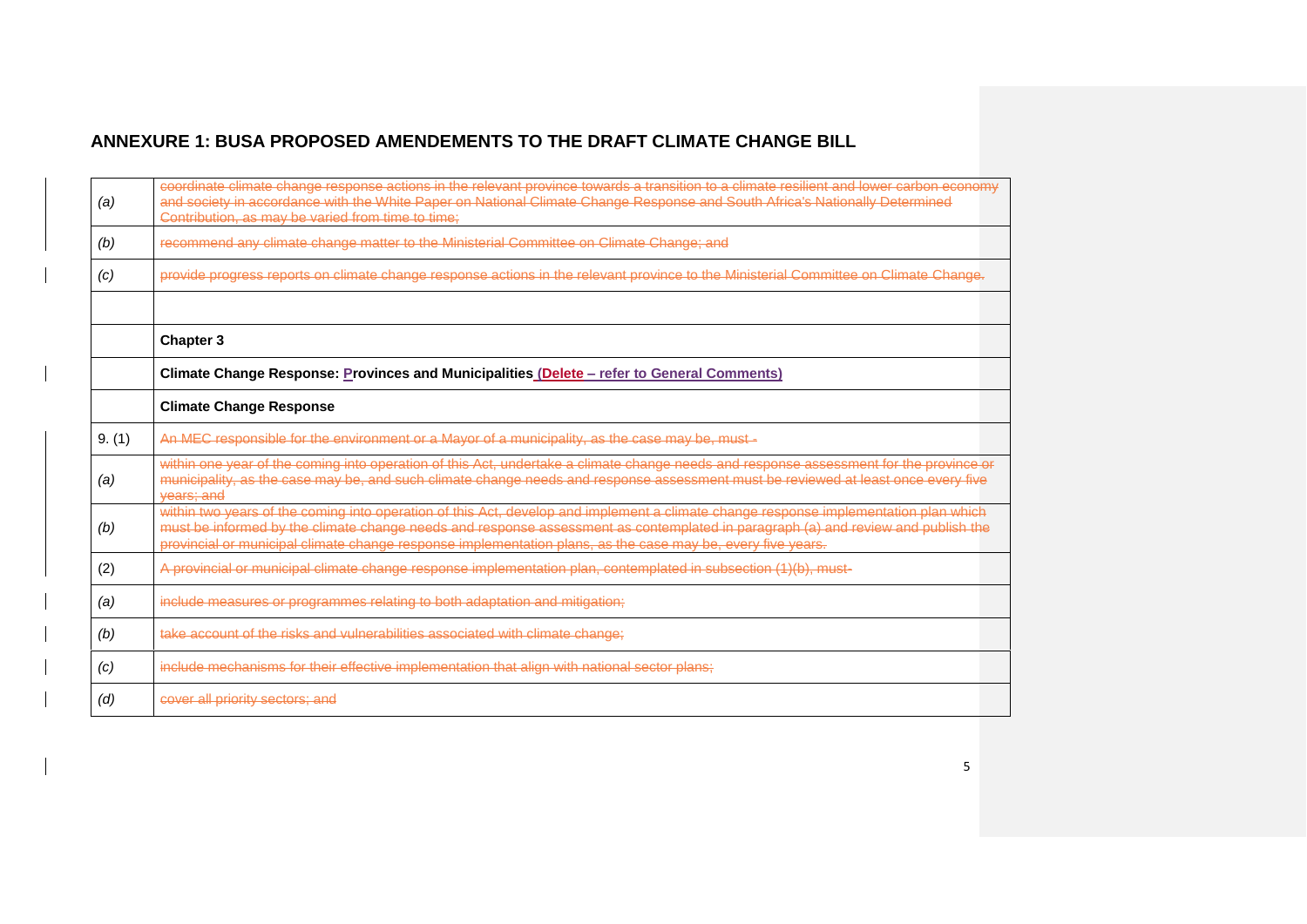| (e)     | comply with any requirements as may be prescribed by the Minister or MEC.                                                                                                                                                                                                                                                                                                                              |
|---------|--------------------------------------------------------------------------------------------------------------------------------------------------------------------------------------------------------------------------------------------------------------------------------------------------------------------------------------------------------------------------------------------------------|
| (3)     | In relation to mitigation, the climate change needs and response assessment, contemplated in subsection (1)(a), must be aligned with<br>relevant national sectoral emission targets, including-                                                                                                                                                                                                        |
| (a)     | an analysis of the nature and characteristics of the province or municipality, as the case may be, and the particular and unique climate<br>change needs and risks that arise as a result of such nature and characteristics: and                                                                                                                                                                      |
| (b)     | the identification and establishment of measures and mechanisms to manage and implement the required climate change response.                                                                                                                                                                                                                                                                          |
| (4)     | In relation to adaptation, the climate change needs and response assessment, contemplated in subsection (1)(a), must address the<br>following minimum requirements -                                                                                                                                                                                                                                   |
| (a)     | adaptation considerations and options:                                                                                                                                                                                                                                                                                                                                                                 |
| (b)     | an analysis of the nature and characteristics of the province or municipality, as the case may be, and the particular and unique climate<br>change needs and risks that arise as a result of such nature and characteristics; and                                                                                                                                                                      |
| (c)     | identification and mapping, within the sphere of operations of the province or municipality, as the case may be, of risks, vulnerabilities,<br>areas, ecosystems, communities and households that will arise or that are vulnerable to the impacts of climate change, and identification<br>and establishment of measures and mechanisms to manage and implement the required climate change response. |
| (5)     | A provincial or municipal climate change response implementation plan, contemplated in subsection (1)(b), must be integrated and must<br>inform provincial or municipal development planning processes and instruments.                                                                                                                                                                                |
| (6)     | The preparation of a climate change response implementation plan, contemplated in subsection (1)(b), may take into consideration any<br>existing provincial or municipal plan, which plan may require a review and an amendment to include climate change responses.                                                                                                                                   |
|         |                                                                                                                                                                                                                                                                                                                                                                                                        |
|         | <b>Chapter 4</b>                                                                                                                                                                                                                                                                                                                                                                                       |
|         | National Adaptation to Impacts of Climate Change                                                                                                                                                                                                                                                                                                                                                       |
|         | Adaptation to climate change impacts                                                                                                                                                                                                                                                                                                                                                                   |
| 10. (1) | The Minister maymust, in consultation with Presidential Climate Change Response Coordinating Commission the sector departments,<br>provinces and municipalities - within one year of the coming into operation of this Act, develop and publish in the Gazette, a National<br><b>Adaptation Plan which:</b>                                                                                            |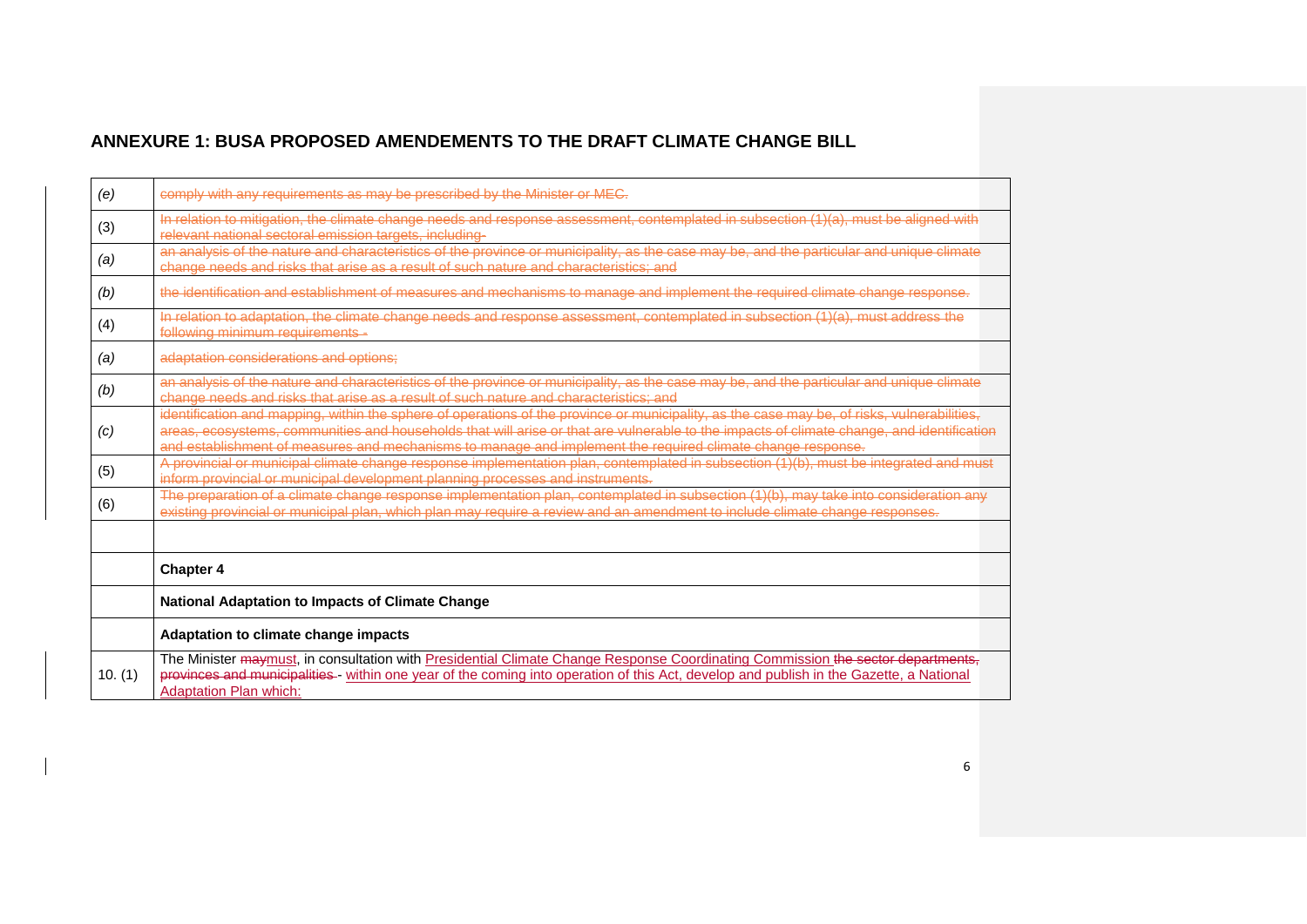| (a)           | within one year of the coming into operation of this Act, sets out national adaptation objectives which will guide the Republic's adaptation<br>to climate change impacts, the development of resilience and the Republic's contribution to a sustainable development agenda climate<br>resilient society, which objectives may be periodically reviewed by the Minister; |
|---------------|---------------------------------------------------------------------------------------------------------------------------------------------------------------------------------------------------------------------------------------------------------------------------------------------------------------------------------------------------------------------------|
| (b)           | includes publish indicators for measuring progress towards achieving the national adaptation objectives; and                                                                                                                                                                                                                                                              |
| (c)           | determine a date by which the national adaptation objectives should be incorporated into all relevant national planning instruments,<br>policies, and programmes which address, or are affected by, the actual and potential impacts of climate change.                                                                                                                   |
| $\frac{2}{d}$ | Climate change adaptation within the Republic must beensures that climate change adaptation is managed in a coherent and coordinated<br>manner and in accordance with a National Adaptation Strategy.                                                                                                                                                                     |
| (3)           | The Minister must, in consultation with the sector departments and provinces, develop and publish by notice in the Gazette:                                                                                                                                                                                                                                               |
| (a)           | a National Adaptation Strategy; and                                                                                                                                                                                                                                                                                                                                       |
| (b)           | review the National Adaptation Strategy-Plan at least once every five years.                                                                                                                                                                                                                                                                                              |
| (4)           | The National Adaptation Strategy Plan will be aimed must promote the at achieving achievement of the following -                                                                                                                                                                                                                                                          |
| (a)           | a reduction in the vulnerability of society, the economy and the environment to the effects of climate change, strengthening resilience of<br>the socio- economic and environmental system and enhancing the adaptive capacity of the national environment and economy to the<br>impacts of climate change;                                                               |
| (b)           | minimising the risk and vulnerabilities to current and future climate scenarios;                                                                                                                                                                                                                                                                                          |
| (c)           | achieving national adaptation objectives;                                                                                                                                                                                                                                                                                                                                 |
| (d)           | providing a strategic and policy directive for adaptation to the impacts of climate change; and                                                                                                                                                                                                                                                                           |
| (e)           | providing an integrated and coordinated approach to managing adaptation measures to the impacts of climate change by organs of state<br>in all spheres of government, and where relevant should also include non-governmental organisations, the private sector and local<br>communities.                                                                                 |
| (5)           | The National Adaptation Strategy-Plan must include, but not be limited to, the following minimum components -                                                                                                                                                                                                                                                             |
| (a)           | an outline of the national adaptation objectives and priorities to inform an adaptation response in the Republic;                                                                                                                                                                                                                                                         |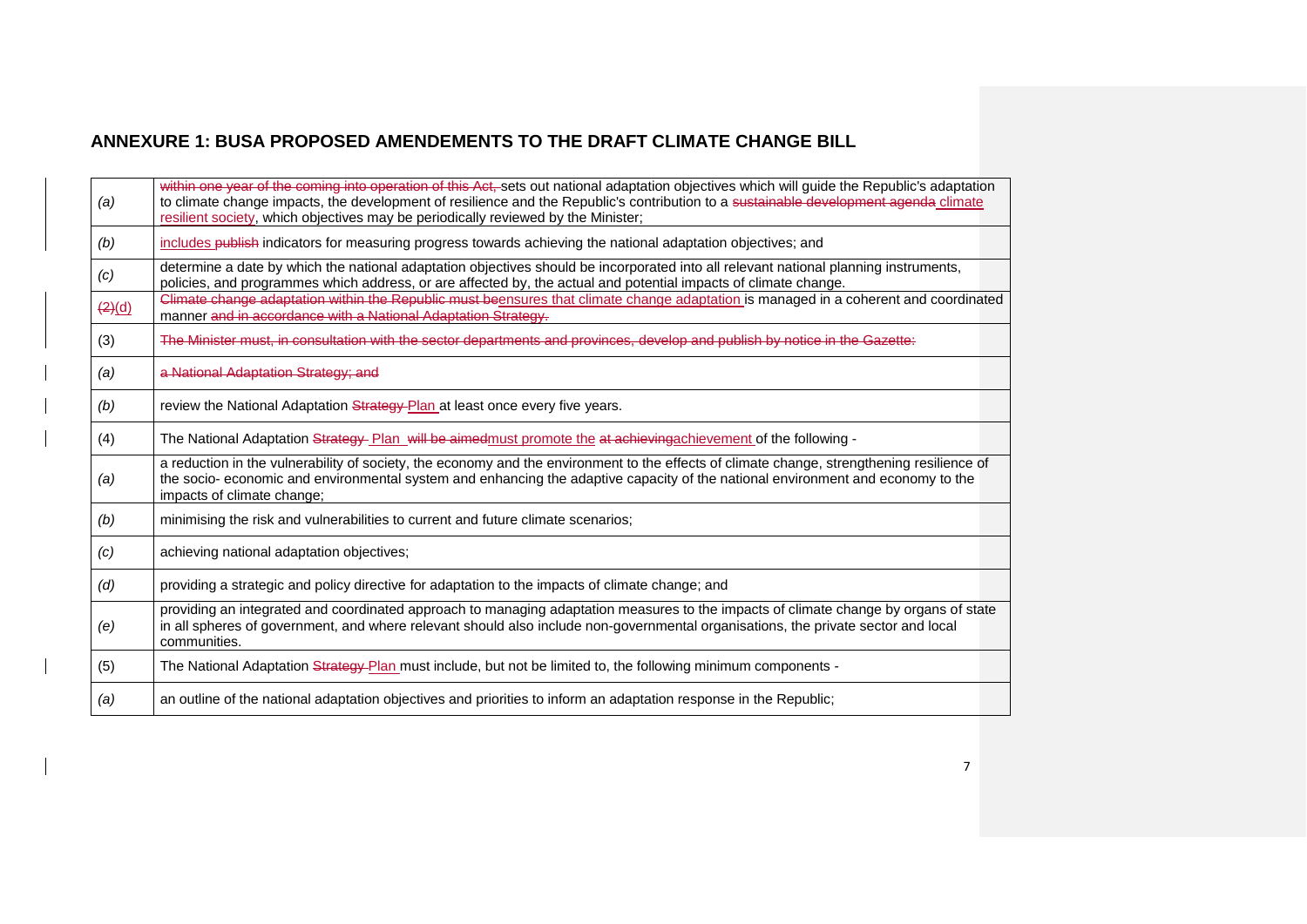| (b) | a consideration of the Republic's current and future climate change scenarios as informed by the adaptation scenarios developed in<br>terms of this Act:                                                                                                                                                                                                                                                                                        |
|-----|-------------------------------------------------------------------------------------------------------------------------------------------------------------------------------------------------------------------------------------------------------------------------------------------------------------------------------------------------------------------------------------------------------------------------------------------------|
| (c) | an assessment of the Republic's vulnerability to climate change and related risks at a sectoral, cross- sectoral, and geographic level,<br>including a consideration of relevant national disaster risk assessments in terms of the Disaster Management Act; and                                                                                                                                                                                |
| (d) | an outline of adaptation options available to reduce identified vulnerabilities by building adaptive capacity and resilience, in the context of<br>actual or anticipated social, economic and environmental costs.                                                                                                                                                                                                                              |
| (6) | The Minister may, in consultation with the sector departments and provinces, Presidential Climate Change Response Coordination<br>Commission -develop adaptation scenarios which anticipate the likely impacts of climate change in the Republic over the short, medium<br>and longer term.                                                                                                                                                     |
| (7) | The adaptation scenarios must include a consideration of -                                                                                                                                                                                                                                                                                                                                                                                      |
| (a) | a systematic observation of the climate system and early warning systems;                                                                                                                                                                                                                                                                                                                                                                       |
| (b) | the anticipated impacts of climate change on the environment of the Republic and associated vulnerabilities;                                                                                                                                                                                                                                                                                                                                    |
| (c) | the socio- economic implications of the impacts of climate change within the Republic and associated vulnerabilities; and                                                                                                                                                                                                                                                                                                                       |
| (d) | the adaptation response options available to respond to the anticipated impacts of climate change.                                                                                                                                                                                                                                                                                                                                              |
| (8) | The adaptation scenarios must inform the development of the national adaptation objectives, the National Adaptation Strategy National<br>Adaptation Plan and support the decision making required in terms of this Act.                                                                                                                                                                                                                         |
| (9) | A Minister responsible for a sector department responsible for functional areas listed in schedule 1A and any State-Owned Entity for<br>which a sectorsuch a-department is responsible must-                                                                                                                                                                                                                                                    |
| (a) | identify and map, within the sphere of operations of the relevant Functional Area, risks and vulnerabilities, areas, ecosystems,<br>communities and households that will arise and that are vulnerable to the impacts of climate change; and identification and establishment<br>of measures and mechanisms to manage and implement the required response; and                                                                                  |
| (b) | within two years of the coming into operation of this Act, develop and implement aensure that relevant elements of the National<br>Adaptation Plan are incorporated into any planning instrument developed by the Department contemplate in subsection (9) on -climate<br>change response implementation plan which must be informed by the assessments undertaken pursuant to paragraph (a) and be<br>reviewed and published every five years. |
|     |                                                                                                                                                                                                                                                                                                                                                                                                                                                 |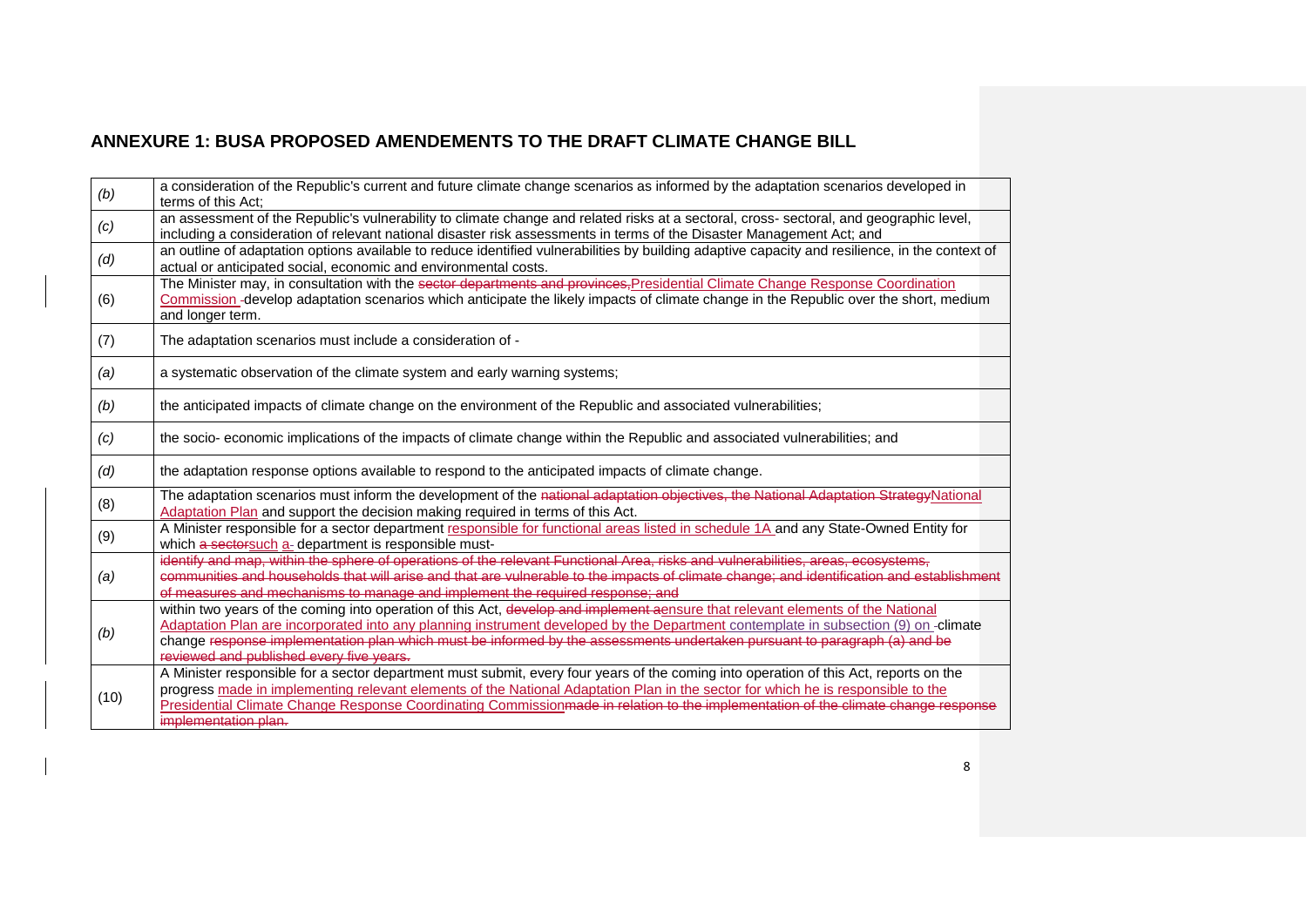| (11)    | The Minister must collate, compile and synthesise information relevant to the achievement of the national adaptation objectives and the<br>objectives of this Act, and thereafter publish a Synthesis Adaptation Report for consideration by Cabinet, and a Synthesis Report on<br>Climate Change Adaptation to be used in the Republic's national and international reporting processes. |  |
|---------|-------------------------------------------------------------------------------------------------------------------------------------------------------------------------------------------------------------------------------------------------------------------------------------------------------------------------------------------------------------------------------------------|--|
|         | <b>Chapter 5</b>                                                                                                                                                                                                                                                                                                                                                                          |  |
|         | Greenhouse Gas Emissions and Removals NATIONAL CLIMATE CHANGE MITIGATION SYSTEM                                                                                                                                                                                                                                                                                                           |  |
|         | <b>National Climate Change Mitigation System</b>                                                                                                                                                                                                                                                                                                                                          |  |
| 11. (1) | The National Climate Change Mitigations System is hereby established                                                                                                                                                                                                                                                                                                                      |  |
| (i)     | National Greenhouse gas emissions trajectory                                                                                                                                                                                                                                                                                                                                              |  |
| (ii)    | National Greenhouse gas emissions reporting system                                                                                                                                                                                                                                                                                                                                        |  |
| (iii)   | Sectoral greenhouse gas emission targets                                                                                                                                                                                                                                                                                                                                                  |  |
| (iv)    | Sectoral emission reduction plans                                                                                                                                                                                                                                                                                                                                                         |  |
| (v)     | Carbon budgets                                                                                                                                                                                                                                                                                                                                                                            |  |
| (vi)    | Greenhouse gas mitigation plans.                                                                                                                                                                                                                                                                                                                                                          |  |
|         |                                                                                                                                                                                                                                                                                                                                                                                           |  |
|         | National greenhouse gas emissions trajectory                                                                                                                                                                                                                                                                                                                                              |  |
| 12. (1) | The Minister must, in consultation with the Ministerial Committee onPresidential Climate Change Response Coordinating Commission, by<br>notice in the Gazette, determine a national greenhouse gas emissions trajectory for the Republic of South Africa, which must-                                                                                                                     |  |
| (a)     | specify a national greenhouse gas emissions reduction objective through quantitative descriptions of volumes of greenhouse gas<br>emissions expected to be emitted over a specified period in the Republic;                                                                                                                                                                               |  |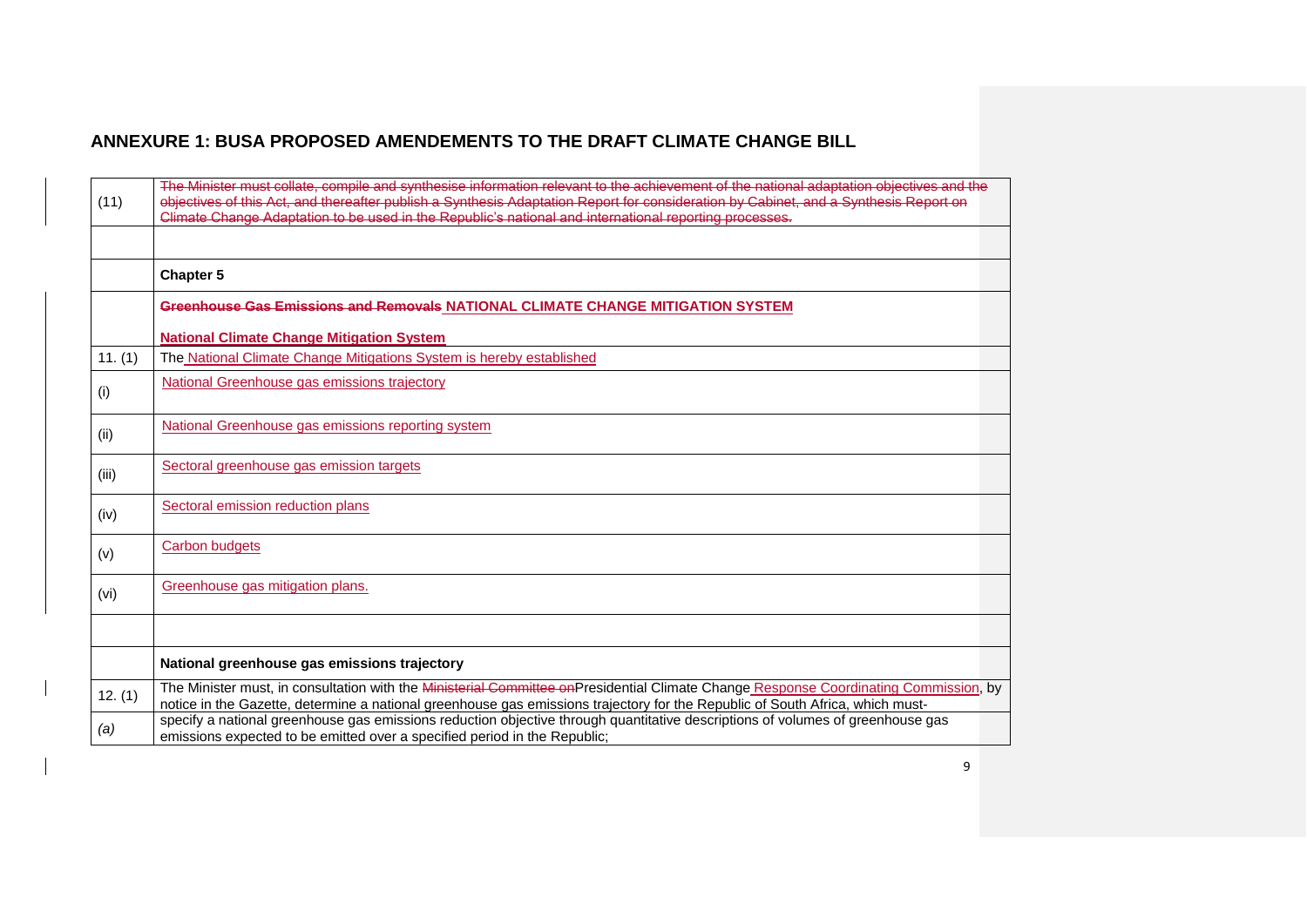| (b)        | be informed by relevant and up to date information regarding the total current and projected volumes of greenhouse gases emitted in the<br>Republic; and                                                                                                                                                       |
|------------|----------------------------------------------------------------------------------------------------------------------------------------------------------------------------------------------------------------------------------------------------------------------------------------------------------------|
| (c)        | be consistent with the objectives of this Act and the Republic's international obligations                                                                                                                                                                                                                     |
| <u>(d)</u> | Inform international negotiations towards any amendments to the Republic's international obligations                                                                                                                                                                                                           |
| (2)        | The national greenhouse gas emissions trajectory must be used as prescribed in the determination of Sectoral Emission targetsbinds all<br>organs of state in all spheres of government, and all persons to the extent applicable.                                                                              |
| (3)        | The national greenhouse gas emissions trajectory may be reviewed.                                                                                                                                                                                                                                              |
| (4)        | Before publishing the national greenhouse gas emissions trajectory, or any amendment thereto, the Minister must follow a consultative<br>process in accordance with sections 16 and 17.                                                                                                                        |
|            |                                                                                                                                                                                                                                                                                                                |
|            | <b>National Greenhouse Gas Reporting System</b>                                                                                                                                                                                                                                                                |
| 13(1)      | Any person undertaking an activity which is categorised as a source of greenhouse gas emissions by the IPCC and which emits a total<br>amount of Greenhouse gases above a prescribed threshold, must report its emissions to the Department on an annual basis in the<br>prescribed manner.                    |
| (2)        | National Greenhouse Gas inventory must be compiled and published at frequency prescribed by international agreements                                                                                                                                                                                           |
|            |                                                                                                                                                                                                                                                                                                                |
|            | <b>Sectoral Emissions Targets</b>                                                                                                                                                                                                                                                                              |
| 14. (1)    | The Minister must, in consultation with the Ministerial Committee on-Presidential Climate Change Response Coordinating Commission<br>Climate Change, by notice in the Gazette, every five years, determine in the prescribed manner, SETs for greenhouse gas emitting<br>sectors and sub-sectors, which must - |
| (a)        | address, as a minimum, the following considerations -                                                                                                                                                                                                                                                          |
| (i)        | the cost and benefits;                                                                                                                                                                                                                                                                                         |
| (ii)       | be based on the best available science; and                                                                                                                                                                                                                                                                    |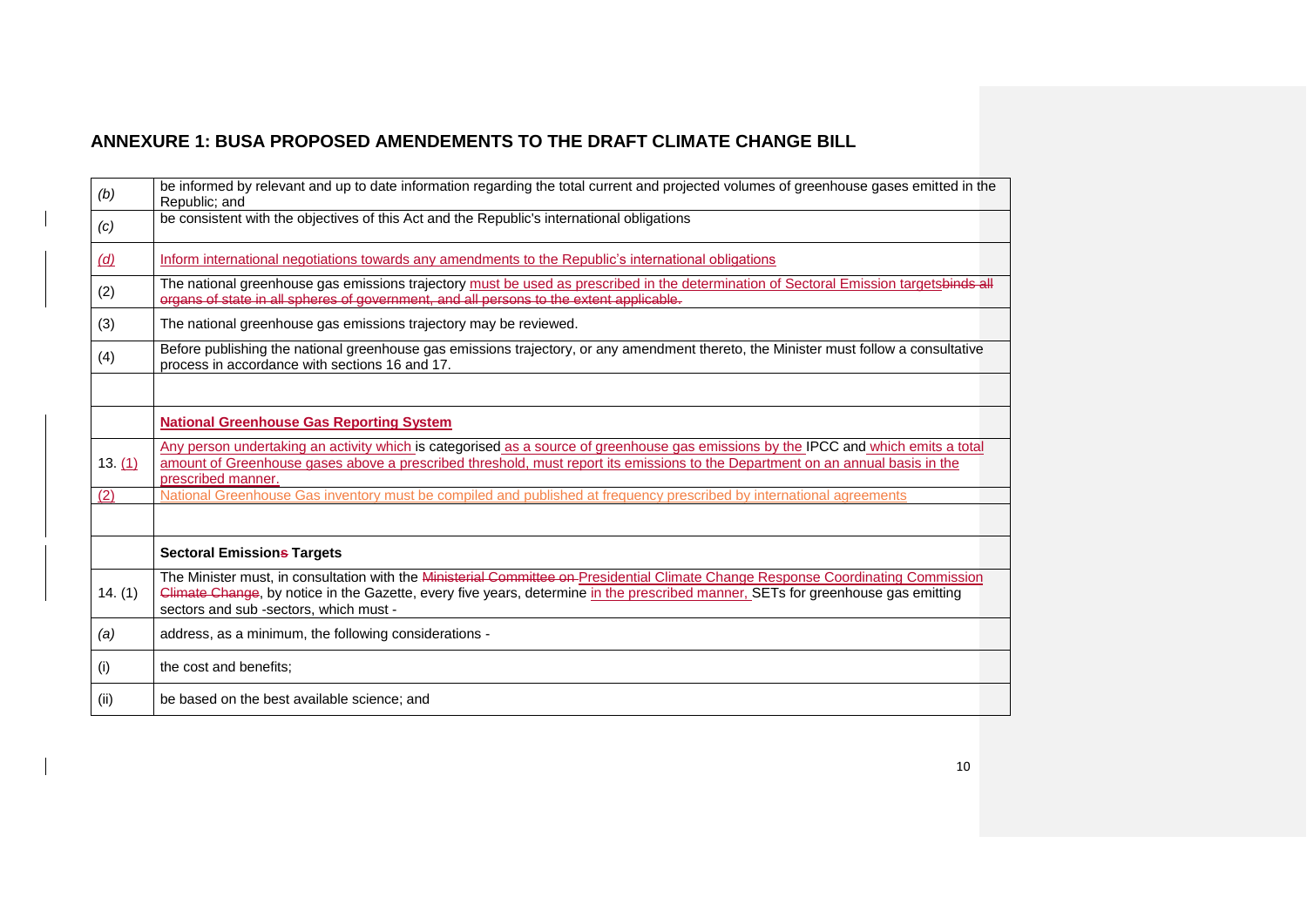| (iii)   | the best available mitigation options; and                                                                                                                                                                                                                                                                                                                                                                                                                                                                      |
|---------|-----------------------------------------------------------------------------------------------------------------------------------------------------------------------------------------------------------------------------------------------------------------------------------------------------------------------------------------------------------------------------------------------------------------------------------------------------------------------------------------------------------------|
| (b)     | be consistent with the national greenhouse gas emissions trajectory.                                                                                                                                                                                                                                                                                                                                                                                                                                            |
| (2)     | The Minister must review the SETs every five years from the date of initial publication, and when necessary, and may amend the SETs in<br>shorter interval if a change in the Republic's international obligations necessitates it-                                                                                                                                                                                                                                                                             |
| (3)     | Before publishing the SETs, or any amendments thereto, the Minister must follow a consultative process in accordance with sections 16<br>and 17                                                                                                                                                                                                                                                                                                                                                                 |
| (4)     | The Minister responsible for each sector and sub --sector for which SETs have been determined in accordance with subsection (1) must<br>ensure that any sector planning instrument for which he is responsible includes details of how the relevant sector and sub -sector will<br>meet the SETs or if no such planning instrument exist, prepare a SERP in the prescribed manner which provides how the relevant sector<br>and sub-sector will meet the SETs within five years of the publication of the SETs. |
| (5)     | A SERP, contemplated in subsection (4), must be published in the Gazette by the Minister responsible for each sector and sub -sector for<br>implementation, and after the publication must be submitted to the Minister-Presidential Climate Change Response Coordinating<br>Commission within six months of the publication of the SETs in the Gazette, and must be reviewed and updated upon every subsequent<br>revision of the SETs as contemplated in subsection 2.                                        |
| (6)     | SETs must be included in the government planning cycles and their implementation must be monitored and reported on by the<br>Presidency, to ensure that the national climate change response is properly and coherently implemented across government.                                                                                                                                                                                                                                                          |
| (7)     | The Minister responsible for each sector and sub-sector must annually report to the Presidency-Presidential Climate Change Response<br>Coordinating Commission on progress on the implementation of the relevant SERP and the achievement of the relevant SETs.                                                                                                                                                                                                                                                 |
| (8)     | Minister must collate, compile and synthesise SERPs and, thereafter, submit progress reports on the implementation of the SERPs to<br>Cabinet, on an annual basis.                                                                                                                                                                                                                                                                                                                                              |
| (9)     | The Minister, in consultation with the Ministers-responsible for each sector and sub -sector for which SETs have been determined in<br>accordance with subsection (1), must prescribe the minimum requirements for the content of the SERPs.                                                                                                                                                                                                                                                                    |
| (10)    | An MEC responsible for the environment and a Mayor of a municipality, as the case may be, must support the implementation of the<br>SETs by preparing and implementing a climate change response implementation plan which must be aligned with sectoral priorities and<br>targets.                                                                                                                                                                                                                             |
|         |                                                                                                                                                                                                                                                                                                                                                                                                                                                                                                                 |
|         | <b>Carbon Budgets</b>                                                                                                                                                                                                                                                                                                                                                                                                                                                                                           |
| 14. (1) | Any person undertaking activities which are categorised as a source of greenhouse gas emissions by the IPCC, may be subject to the<br>allocation of a carbon budget as determined by the Minister in terms of this section.                                                                                                                                                                                                                                                                                     |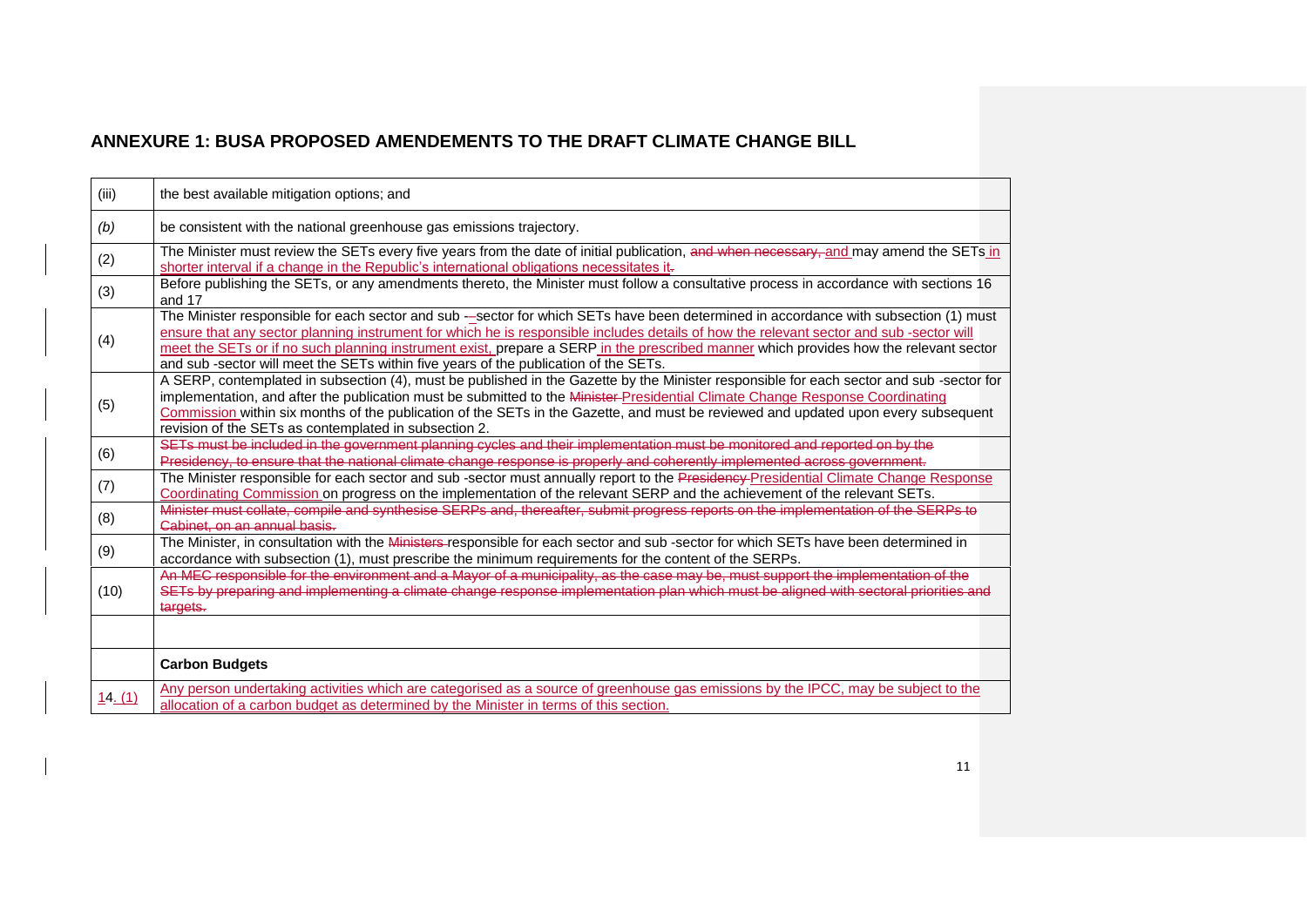| 43. (1) | The Minister must, by notice in the Gazette, determine a greenhouse gas emissions threshold for the purpose of determining persons that<br>will be allocated may be subject to the allocation of a carbon budget as contemplated in 13(1).                                                                                                                                                |
|---------|-------------------------------------------------------------------------------------------------------------------------------------------------------------------------------------------------------------------------------------------------------------------------------------------------------------------------------------------------------------------------------------------|
|         | The greenhouse gas emissions threshold, contemplated in subsection (2), may be different for different sectors.                                                                                                                                                                                                                                                                           |
| (32)    | The greenhouse gas emissions threshold, contemplated in subsection (24), may be reviewed.                                                                                                                                                                                                                                                                                                 |
| (3)     | Before publishing the greenhouse gas emissions threshold, or any amendment thereto, the Minister must follow a consultative process in<br>accordance with sections 16 and 17.                                                                                                                                                                                                             |
| (4)     | In accordance with the greenhouse gas emissions threshold contemplated in subsection (1), the Minister must in consultation with<br>affected parties, allocate a carbon budget that is applicable to a specified-person identified in terms of 13(1) for not less than three<br>successive five-year periods.                                                                             |
| (AA)    | In allocating a carbon budget the Minister must take the following factors into account:                                                                                                                                                                                                                                                                                                  |
| (i)     | Sources and nature of greenhouse gas emissions                                                                                                                                                                                                                                                                                                                                            |
| (ii)    | Mitigation potential for the sources identified in (i)                                                                                                                                                                                                                                                                                                                                    |
| (iii)   | Support mechanisms contemplated in which may be applicable (See General Comments)                                                                                                                                                                                                                                                                                                         |
| (iv)    | Advice from the Independent Panel established in terms of new section. See Annexure 1 and must                                                                                                                                                                                                                                                                                            |
|         | Allow flexibility in response to potential changes in market conditions                                                                                                                                                                                                                                                                                                                   |
| (5)     | The Minister must review a carbon budget allocated to a person every five year's.                                                                                                                                                                                                                                                                                                         |
| (6)     | The Minister <i>must-may</i> review and revise a carbon budget allocated to a person within a reasonable time if the national greenhouse gas<br>inventory demonstrates an increase in national greenhouse gas emissions above the national greenhouse gas emissions trajectory.<br>Such review must be undertaken in conjunction with a review of the sectoral emission reduction targets |
| (7)     | The Minister must, by notice in the Gazette, require a person to whom a carbon budget has been allocated to prepare, submit to the<br>Minister for approval and implement a greenhouse gas mitigation plan which describes the mitigation actions that such a person will<br>implement to comply with the allocated carbon budget, provided that                                          |
| (8)     | A greenhouse gas mitigation plan must comply with the requirements, process and procedures as may be prescribed by the Minister.                                                                                                                                                                                                                                                          |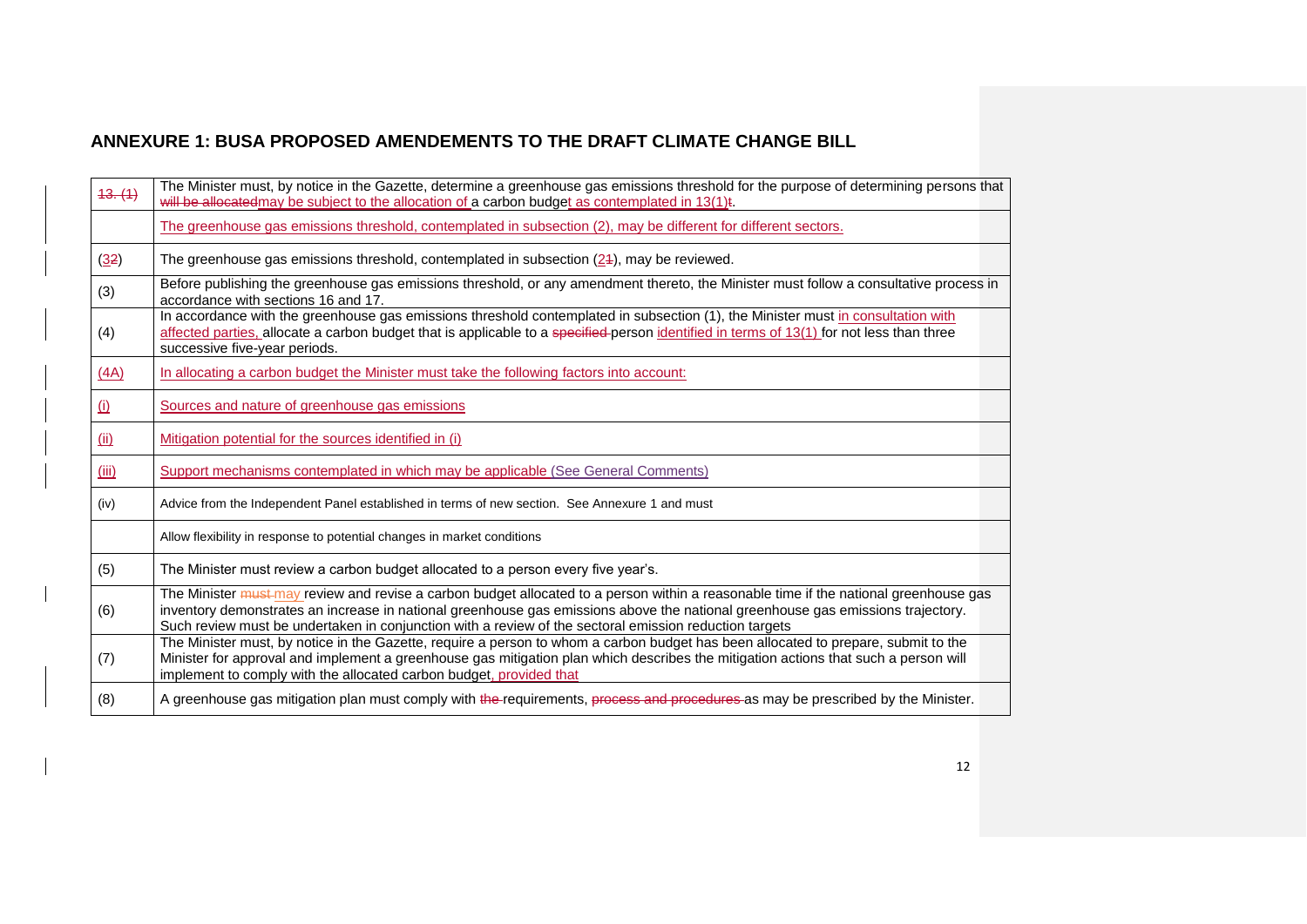| (9)   | A person to whom a carbon budget has been allocated is obliged:                                                                                                                                                                        |
|-------|----------------------------------------------------------------------------------------------------------------------------------------------------------------------------------------------------------------------------------------|
| (a)   | To comply with the carbon budget;                                                                                                                                                                                                      |
| (b)   | to implement the approved greenhouse gas mitigation plan properly; and                                                                                                                                                                 |
| (c)   | in accordance with the methodology contained in the approved greenhouse gas mitigation plan -                                                                                                                                          |
| (i)   | monitor its annual greenhouse gas emissions;                                                                                                                                                                                           |
| (ii)  | evaluate its progress towards compliance with the carbon budget;                                                                                                                                                                       |
| (iii) | annually report on the progress towards compliance with the carbon budget; and                                                                                                                                                         |
|       | If any circumstances on which the original mitigation plan relied change during the year for which the report is submitted and necessitate<br>a change in the plan, such amendment t the plan should be included in the annual report. |
| (iv)  | in the event that such reporting indicates that the person has failed, is failing or will fail to comply with the carbon budget, to provide an<br>explanation of measures the person will implement in order to achieve<br>compliance. |
| (10)  | A person contemplated in subsection (4), may, under extreme circumstances, make an application to the Minister for an extension of the<br>compliance timeframes with a carbon budget allocated that person.                            |
| (11)  | An application contemplated in subsection (10) must be accompanied by the following documents:                                                                                                                                         |
| (a)   | a detailed explanation of the reasons for the extension being applied for, including but not limited to technological, environmental,<br>economic, financial, social and employment reasons; and                                       |
| (b)   | any supporting documents.                                                                                                                                                                                                              |
| (12)  | The Minister may, by notice in the Gazette, grant an extension subject to such conditions as the Minister may determine, or refuse to<br>grant the extension with written reasons.                                                     |
|       |                                                                                                                                                                                                                                        |
|       |                                                                                                                                                                                                                                        |
|       |                                                                                                                                                                                                                                        |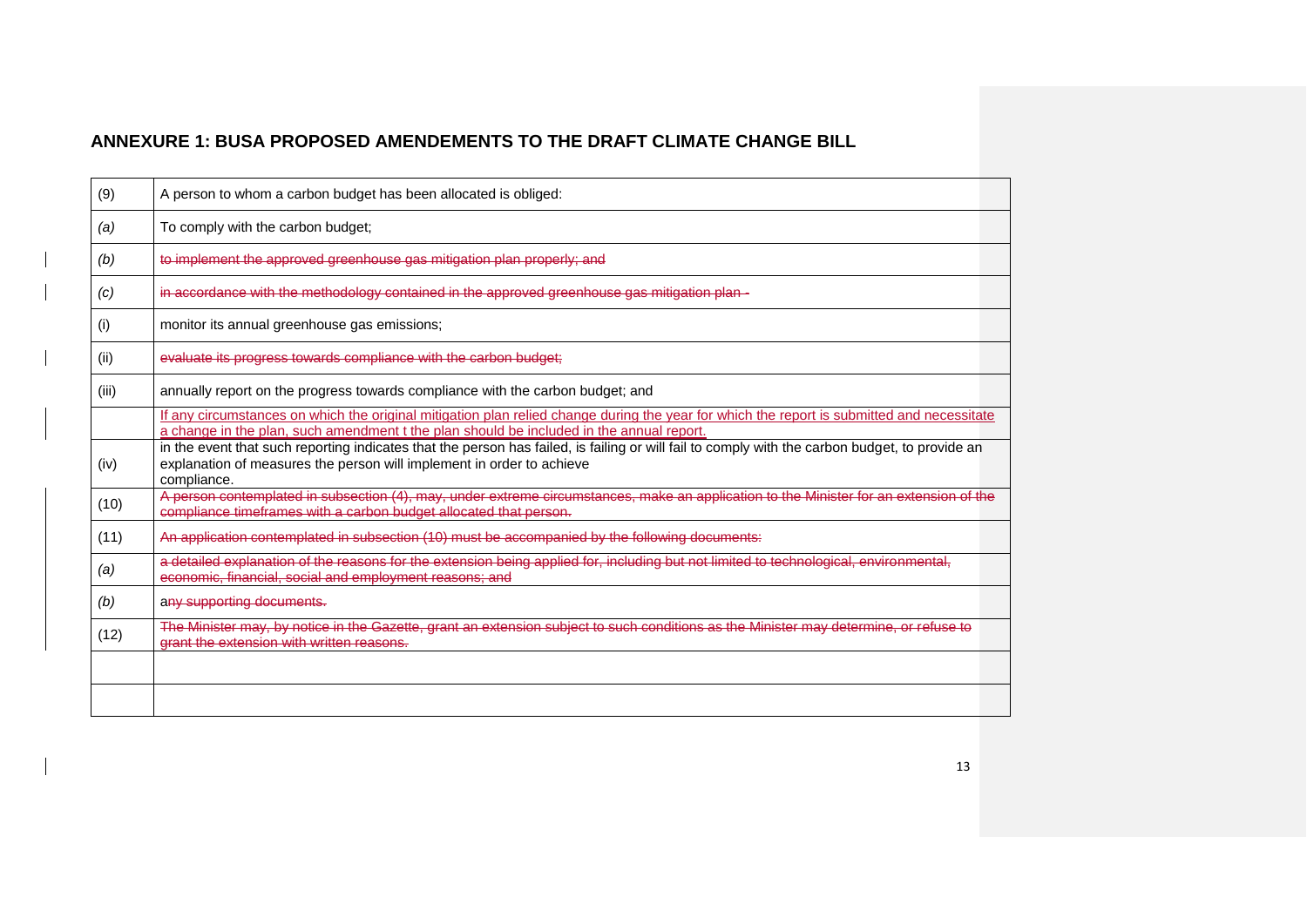|           | Phase Down and Phase Out of Synthetic Greenhouse Gas Emissions and Declaration (See General Comments)                                                                                                   |                                                             |
|-----------|---------------------------------------------------------------------------------------------------------------------------------------------------------------------------------------------------------|-------------------------------------------------------------|
| 15. (1)   | The Minister, in consultation with the Minister responsible for energy, the Minister responsible for trade and industry and any affected<br>party, must-                                                |                                                             |
| (a)       | develop a plan to phase down the use of synthetic greenhouse gases; HFCs and SF <sub>6</sub> and                                                                                                        |                                                             |
| (b)       | review and update the plan contemplated in paragraph (a) every five years.                                                                                                                              |                                                             |
| (2)       | A plan developed in accordance with subsection (1)(a), must address the following minimum considerations -                                                                                              |                                                             |
| (a)       | how importers and exporters of synthetic greenhouse gases must account for their emissions of synthetic greenhouse gases:                                                                               | <b>Commented [u1]:</b> An exporter does not have to account |
| (b)       | measures that facilitate the phase out down of the synthetic greenhouse gases referred to in 14(1)(a);                                                                                                  | for emissions which do not occur in RSA                     |
| (c)       | setting and prescribing thresholds for the use of synthetic greenhouse gases; and                                                                                                                       |                                                             |
| (d)       | timeframes for phasing down the out synthetic greenhouse gases referred to in 14(1) (a).                                                                                                                |                                                             |
| (3)       | The Minister may prescribe a carbon budget applicable to emitters of synthetic greenhouse gases Management of PFCs may be dealt<br>with as part of carbon budget                                        |                                                             |
| (4)       | The Minister may, by notice in the Gazette, further declare certain gas emissions as synthetic greenhouse gases on the basis of best<br>available science and the Republic's international obligations. |                                                             |
| (5)       | Before publishing the notice contemplated in subsection (4), or any amendment thereto, the Minister must follow a consultative process in<br>accordance with sections 16 and 17.                        |                                                             |
|           |                                                                                                                                                                                                         |                                                             |
|           | Chapter 6                                                                                                                                                                                               |                                                             |
|           | <b>General Matters and Transitional Arrangements</b>                                                                                                                                                    |                                                             |
|           | <b>Regulations</b>                                                                                                                                                                                      |                                                             |
| 16. $(1)$ | The Minister may make regulations - To be reviewed to ensure that all issues that should be covered by regulation are listed                                                                            |                                                             |
|           |                                                                                                                                                                                                         |                                                             |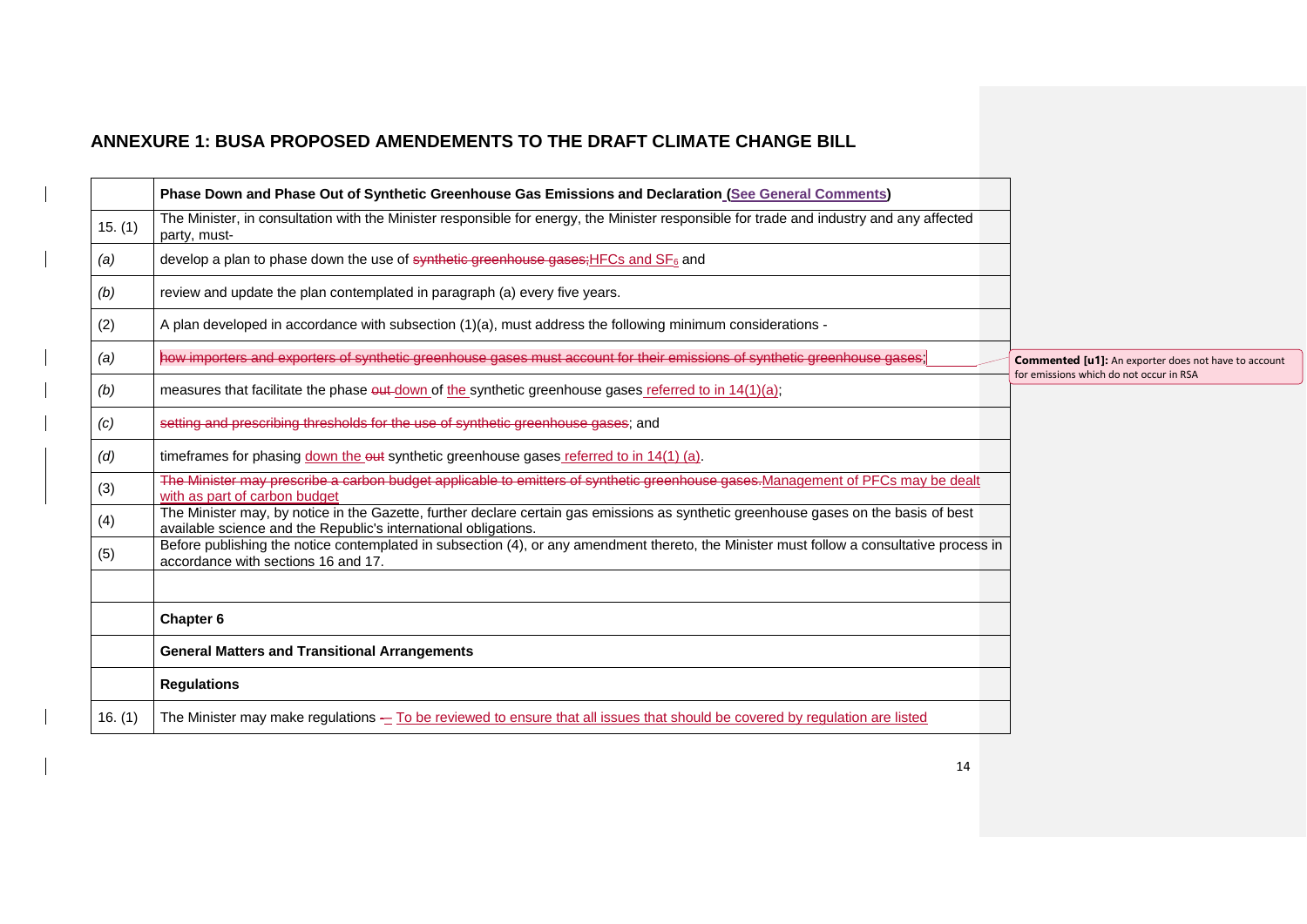| (a)         | That will promote the effective implementation of the national framework, including -                                                                                                                                                                                                                                                                                                                                                                                                                                   |                                                                                                                              |
|-------------|-------------------------------------------------------------------------------------------------------------------------------------------------------------------------------------------------------------------------------------------------------------------------------------------------------------------------------------------------------------------------------------------------------------------------------------------------------------------------------------------------------------------------|------------------------------------------------------------------------------------------------------------------------------|
| (i)         | in relation to any matter necessary to give effect to the Republic's obligations in terms of an international agreement relating to climate<br>change; and                                                                                                                                                                                                                                                                                                                                                              |                                                                                                                              |
| (ii)        | in relation to the management of emissions of greenhouse gases including -                                                                                                                                                                                                                                                                                                                                                                                                                                              |                                                                                                                              |
| (aa)        | the determination, review, amendment and cancellation of a carbon budget allocation and all matters related thereto;                                                                                                                                                                                                                                                                                                                                                                                                    | <b>Commented [u2]:</b> No reference to cancellation in relevant<br>section. If cancellation is to be contemplated it must be |
| (bb)        | the phasing down or phasing out of synthetic greenhouse gases, including the development of timeframes, inventories and mechanisms<br>for reporting; and                                                                                                                                                                                                                                                                                                                                                                | included in the relevant section                                                                                             |
| (cc)        | incentives and disincentives to encourage a change in behaviour towards the generation of greenhouse gases amongst all sectors of<br>society;                                                                                                                                                                                                                                                                                                                                                                           |                                                                                                                              |
| (b)         | that will promote effective monitoring, evaluation and assessment of national progress in relation to climate change adaptation matters,<br>including -                                                                                                                                                                                                                                                                                                                                                                 |                                                                                                                              |
| (i)         | in relation to the progress made by Departments responsible for Functional Areas, provinces and Municipalities with the development and<br>implementation of climate change needs and response assessments and climate change response implementation plans;                                                                                                                                                                                                                                                            |                                                                                                                              |
| (ii)        | in relation to the performance of Departments responsible for Functional Areas, provinces and Municipalities in respect of the national<br>adaptation objectives and related target indicators, including the extent of any deviation in such progress; and                                                                                                                                                                                                                                                             |                                                                                                                              |
| (iii)       | in relation to the consequences for the failure of sector departments responsible for Functional Areas, provinces and Municipalities to<br>report in the prescribed manner; and                                                                                                                                                                                                                                                                                                                                         |                                                                                                                              |
| (c)         | that will promote the effective monitoring, evaluation and assessment of national progress in relation to climate change matters, including<br>in relation to climate change data and information, including -                                                                                                                                                                                                                                                                                                          |                                                                                                                              |
| (i)         | information relating to direct and indirect greenhouse gas emissions, including for the purposes of planning, analysis and monitoring; and<br>to inform how the Republic may comply with any international obligations;                                                                                                                                                                                                                                                                                                 |                                                                                                                              |
| (ii)        | information necessary to determine climate change vulnerability and to foster resilience; and                                                                                                                                                                                                                                                                                                                                                                                                                           |                                                                                                                              |
| (iii)       | any matter that may or must be prescribed in terms of this Act.                                                                                                                                                                                                                                                                                                                                                                                                                                                         |                                                                                                                              |
| (2)         | A regulation made in terms of this Act may provide that any person who contravenes or fails to comply with a provision thereof is guilty of<br>an offence and liable in the case of a first conviction to a fine not exceeding R5 million, or to imprisonment for a period not exceeding five<br>years and in the case of a second or subsequent conviction, to a fine not exceeding R10 million or imprisonment for a period not<br>exceeding 10 years, and in both instances to both such fine and such imprisonment. |                                                                                                                              |
| $(3)$ $(a)$ | Before publishing any regulation made in terms of this Act, or any amendment to such regulation, the Minister must follow a consultative<br>process in accordance with sections 16 and 17.                                                                                                                                                                                                                                                                                                                              |                                                                                                                              |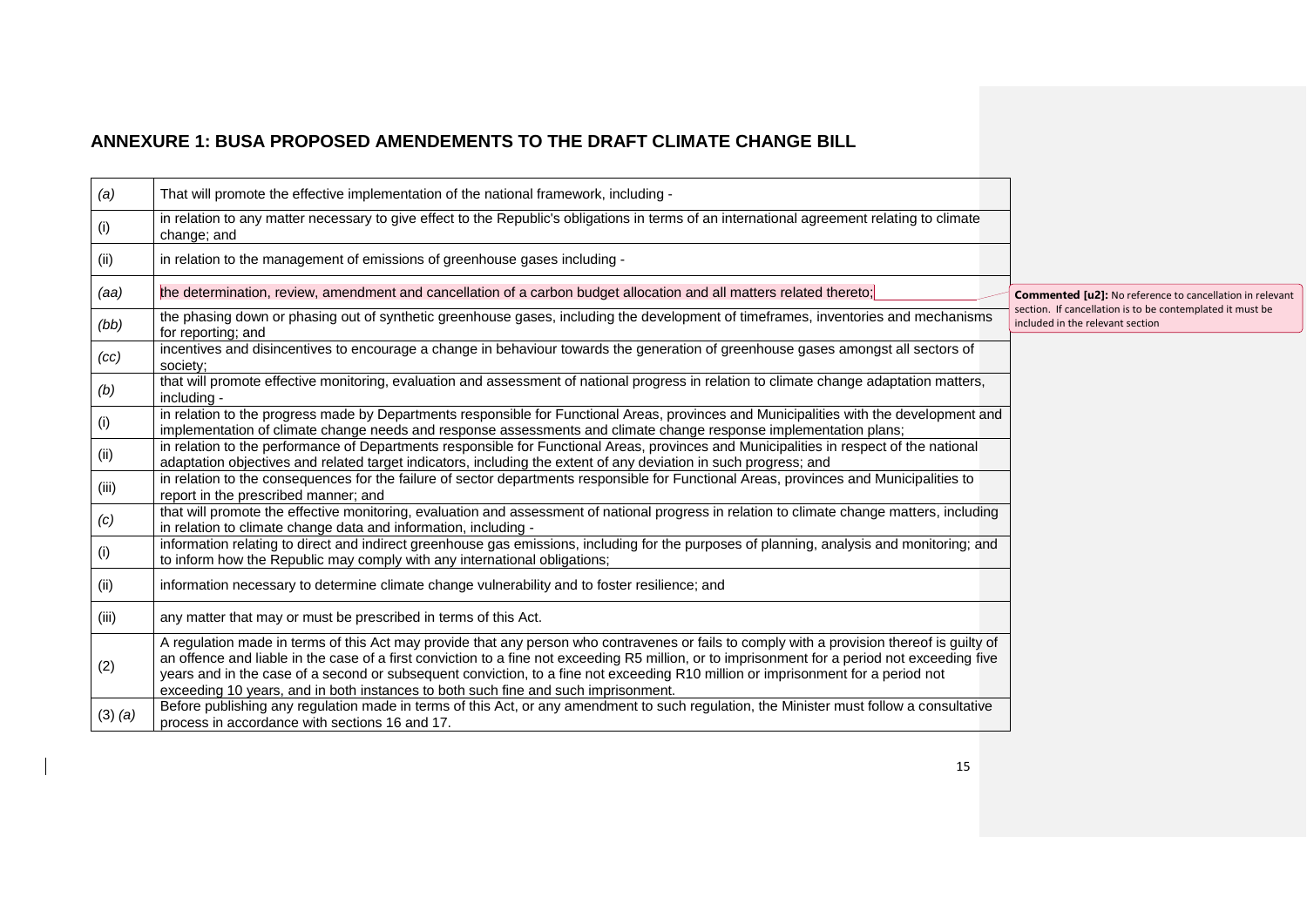| (b)     | Paragraph (a) need not be complied with if the regulation is amended in a non-substantive manner.                                                                                                                                      |
|---------|----------------------------------------------------------------------------------------------------------------------------------------------------------------------------------------------------------------------------------------|
|         |                                                                                                                                                                                                                                        |
|         | <b>Consultation</b>                                                                                                                                                                                                                    |
| 17. (1) | Before exercising a power in terms this Act, the Minister or MEC must follow such consultative processes as may be appropriate in the<br>circumstances.                                                                                |
| (2)     | When conducting the consultations contemplated in subsection (1), the Minister must -                                                                                                                                                  |
| (a)     | consult all Cabinet members whose areas of responsibility will be affected by the exercise of the power;                                                                                                                               |
| (b)     | in accordance with the principles of cooperative governance as set out in<br>Chapter 3 of the Constitution consult the MEC responsible for the environment in each province that will be affected by the exercise of the<br>power; and |
| (c)     | allow public participation in the process.                                                                                                                                                                                             |
| (3)     | When conducting the consultations contemplated in subsection (1), the MEC must -                                                                                                                                                       |
| (a)     | consult all members of the Executive Council whose areas of responsibility will be affected by the exercise of the power;                                                                                                              |
| (b)     | in accordance with the principles of cooperative governance as set out in Chapter 3 of the Constitution, consult the Minister and all other<br>national organs of state that will be affected by the exercise of the power; and        |
| (c)     | allow public participation in the process.                                                                                                                                                                                             |
|         |                                                                                                                                                                                                                                        |
|         | <b>Public Participation</b>                                                                                                                                                                                                            |
| 18. (1) | Before exercising a power which, in terms of this Act, must be exercised in accordance with this section, the Minister or MEC must give<br>notice of the proposed exercise of the relevant power -                                     |
| (a)     | In the Gazette; and                                                                                                                                                                                                                    |
|         |                                                                                                                                                                                                                                        |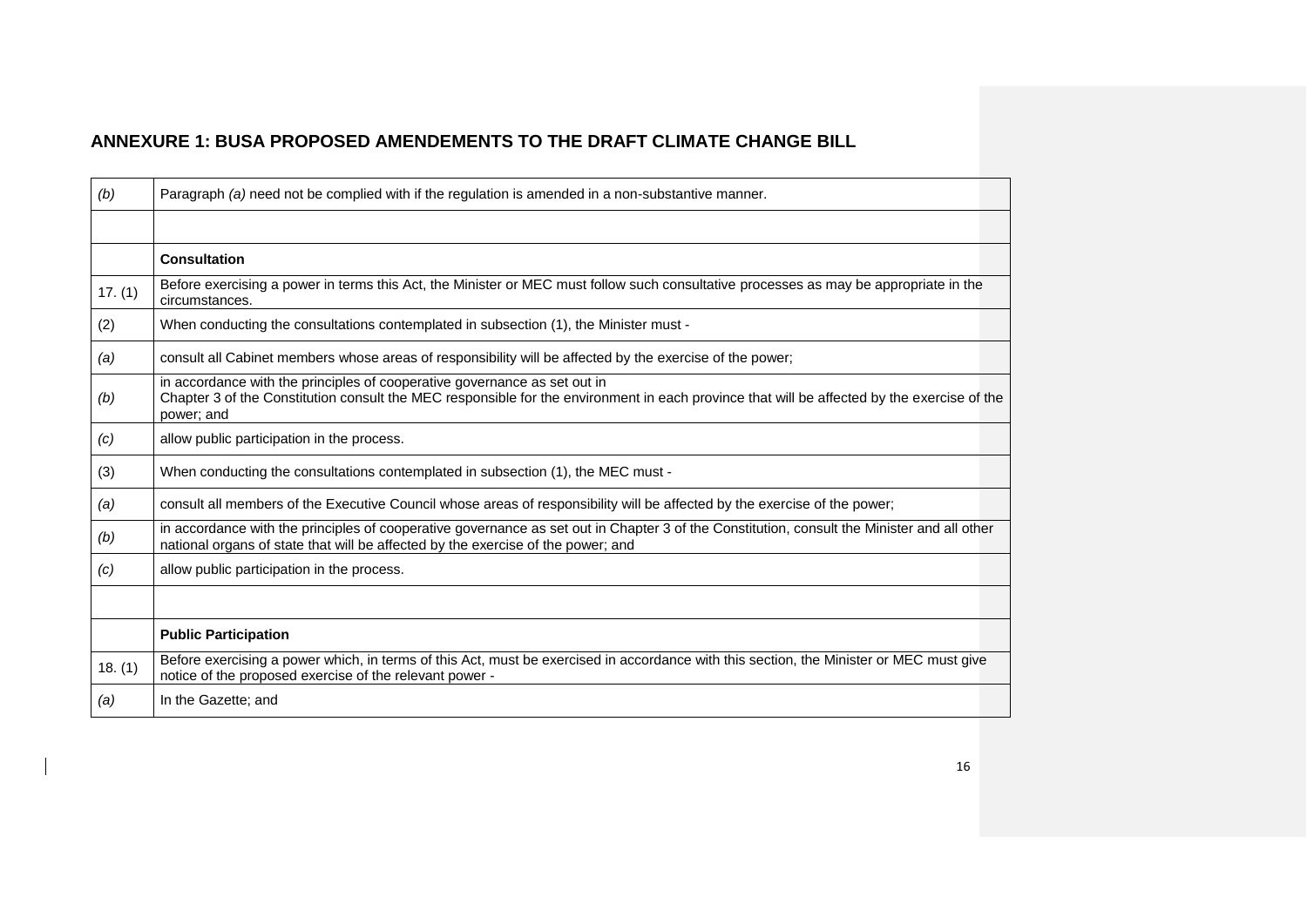| (b)     | in at least one newspaper distributed nationally or, if the exercise of the power will affect only a specific area, in at least one newspaper<br>distributed in that area.                                            |
|---------|-----------------------------------------------------------------------------------------------------------------------------------------------------------------------------------------------------------------------|
| (2)     | The notice must -                                                                                                                                                                                                     |
| (a)     | invite members of the public to submit to the Minister or MEC, within 30 days of publication of the notice in the Gazette, written<br>representations on or objections to the proposed exercise of the power; and     |
| (b)     | contain sufficient information to enable members of the public to submit meaningful representations or objections.                                                                                                    |
| (3)     | The Minister or MEC may in appropriate circumstances allow any interested person or community to present oral representations or<br>objections to the Minister or MEC, or a person designated by the Minister or MEC. |
| (4)     | The Minister or MEC must give due consideration to all representations or objections received or presented before exercising the power<br>concerned.                                                                  |
|         |                                                                                                                                                                                                                       |
|         | <b>Delegation</b>                                                                                                                                                                                                     |
| 19. (1) | The Minister may delegate to an official in the Department any power or duty conferred on the Minister, by or under this Act except -                                                                                 |
| (a)     | the power to publish or amend a notice in terms of section 15 or publish or amend a regulation in terms of section 15; or                                                                                             |
| (b)     | the duty imposed on the Minister by section 8.                                                                                                                                                                        |
| (2)     | A delegation referred to in subsection (1) -                                                                                                                                                                          |
| (a)     | must be in writing;                                                                                                                                                                                                   |
| (b)     | may be made subject to conditions;                                                                                                                                                                                    |
| (c)     | does not prevent the exercise of the power or the performance of the duty by the Minister himself or herself;                                                                                                         |
| (d)     | may include the power to sub-delegate; and                                                                                                                                                                            |
| (e)     | may be withdrawn by the Minister.                                                                                                                                                                                     |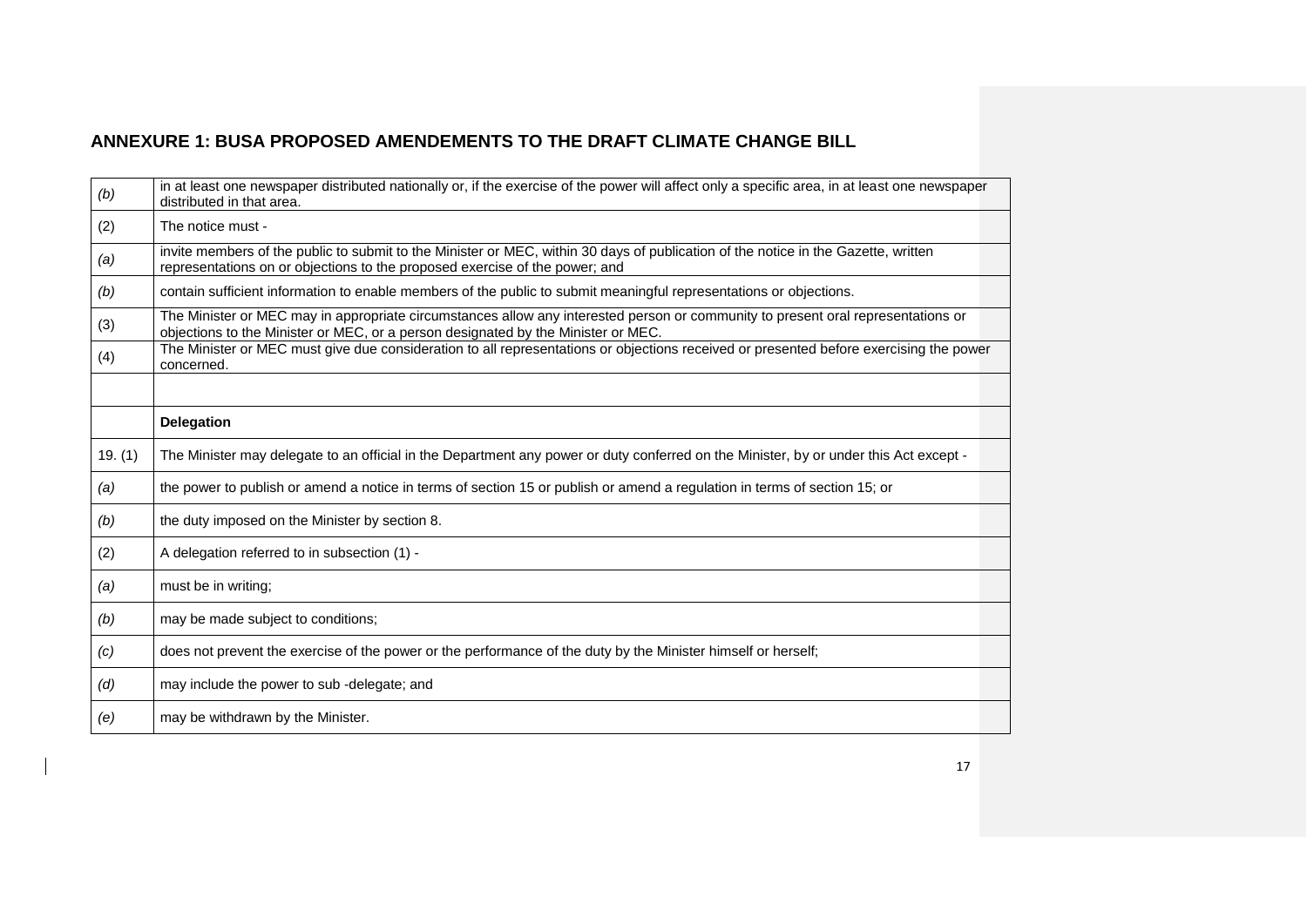| (3)     | The Minister must give notice in the Gazette of any delegation of a power or duty to an MEC.                                                                                                                                                                                                                                                                                                                                                        |
|---------|-----------------------------------------------------------------------------------------------------------------------------------------------------------------------------------------------------------------------------------------------------------------------------------------------------------------------------------------------------------------------------------------------------------------------------------------------------|
| (4)     | The Minister may confirm, vary or revoke any decision taken in consequence of a delegation or sub -delegation in terms of this section,<br>subject to any rights that may have accrued to a person as a result of the decision.                                                                                                                                                                                                                     |
|         |                                                                                                                                                                                                                                                                                                                                                                                                                                                     |
|         | <b>Offences and penalties (See General Comments)</b>                                                                                                                                                                                                                                                                                                                                                                                                |
| 20. (1) | A person commits an offence if -                                                                                                                                                                                                                                                                                                                                                                                                                    |
| (a)     | that person fails to prepare, submit and implement an approved greenhouse gas mitigation plan; and                                                                                                                                                                                                                                                                                                                                                  |
| (b)     | that person's greenhouse gas emissions exceeded the greenhouse gas emissions allowance prescribed by that person's carbon budget,<br>during the applicable period.                                                                                                                                                                                                                                                                                  |
|         | Fails to register or report GHG emissions in the prescribed manner                                                                                                                                                                                                                                                                                                                                                                                  |
| (2)     | A person convicted of an offence in terms of subsection (1) is liable, in the case of a first conviction, to a fine not exceeding R5 million or<br>imprisonment for a period not exceeding five years, or to both such fine and such imprisonment, and in the case of a second or<br>subsequent conviction, to a fine not exceeding R10 million or imprisonment for a period not exceeding 10 years, or to both such fine and<br>such imprisonment. |
| (3)     | A fine contemplate in subsection (2) must be determined with due consideration of -                                                                                                                                                                                                                                                                                                                                                                 |
| (a)     | the severity of the offence in terms of its impact on health or well -being of the citizens of the country and the environment; and                                                                                                                                                                                                                                                                                                                 |
| (b)     | the monetary or other benefits that accrued to the convicted person through the commission of the offence.                                                                                                                                                                                                                                                                                                                                          |
|         |                                                                                                                                                                                                                                                                                                                                                                                                                                                     |
|         | <b>Appeals</b>                                                                                                                                                                                                                                                                                                                                                                                                                                      |
| 21. (1) | Any person may appeal to the Minister against a decision taken by any person acting under a power delegated by the Minister under this<br>Act.                                                                                                                                                                                                                                                                                                      |
| (2)     | An appeal lodged in terms of subsection (1) of this Act must be noted and must be dealt with in terms of section 43 of the National<br>Environmental Management Act and any regulation developed in terms section 44 of the National Environmental Management Act.                                                                                                                                                                                  |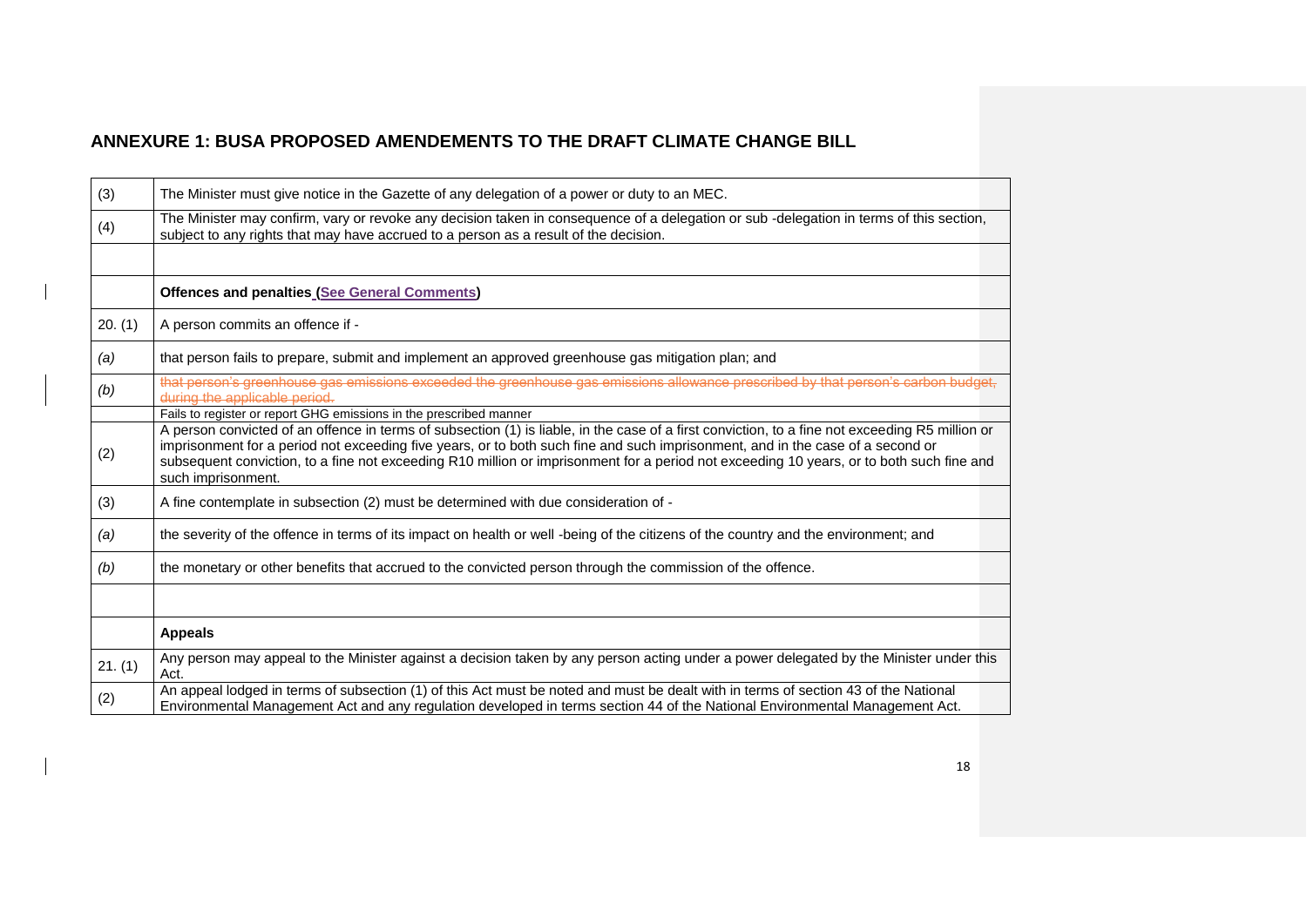|         | <b>Savings and Transitional Provision</b>                                                                                                                                                                                                                                                                                                                                                                                                                                                    |
|---------|----------------------------------------------------------------------------------------------------------------------------------------------------------------------------------------------------------------------------------------------------------------------------------------------------------------------------------------------------------------------------------------------------------------------------------------------------------------------------------------------|
| 22.     | The regulations and notice relating to the Declaration of Greenhouse Gases as Priority Air Pollutants, the National Pollution Prevention<br>Plans Regulations and the National Greenhouse Gas Emission Reporting Regulations published in terms of the National Environmental<br>Management: Air Quality Act, 2004 (Act No. 39 of 2004) which exist when this Act takes effect, remain in force and effect until they are<br>amended, replaced or repealed in terms of this Act. See repeals |
|         |                                                                                                                                                                                                                                                                                                                                                                                                                                                                                              |
|         | <b>ADDITIONAL SECTION</b>                                                                                                                                                                                                                                                                                                                                                                                                                                                                    |
|         | <b>Compliance with international reporting requirements</b>                                                                                                                                                                                                                                                                                                                                                                                                                                  |
| 23. (1) | The Minister must:                                                                                                                                                                                                                                                                                                                                                                                                                                                                           |
| (i)     | Compile a National Communication, which complies with the requirements of the UNFCCC for non-annex 1 countries and submit it to the<br>Secretariat of the UNFCCC at the frequency required by the UNFCCC considering the provision of financial resources to cover the costs<br>incurred.                                                                                                                                                                                                    |
| (ii)    | Compile a Biennial Update Report, which complies with the requirements of the UNFCCC and submit it to the Secretariat of the UNFCCC<br>at the required frequency, considering the level of support received for this purpose.                                                                                                                                                                                                                                                                |
| (2)     | The National Communication must cover at least the following:                                                                                                                                                                                                                                                                                                                                                                                                                                |
| (i)     | National circumstances                                                                                                                                                                                                                                                                                                                                                                                                                                                                       |
| (ii)    | Description of steps taken to implement the Convention                                                                                                                                                                                                                                                                                                                                                                                                                                       |
| (iii)   | Measures to facilitate adequate adaptation to climate change                                                                                                                                                                                                                                                                                                                                                                                                                                 |
| (iv)    | Measures to mitigate climate change                                                                                                                                                                                                                                                                                                                                                                                                                                                          |
| (v)     | <b>Technology transfer</b>                                                                                                                                                                                                                                                                                                                                                                                                                                                                   |